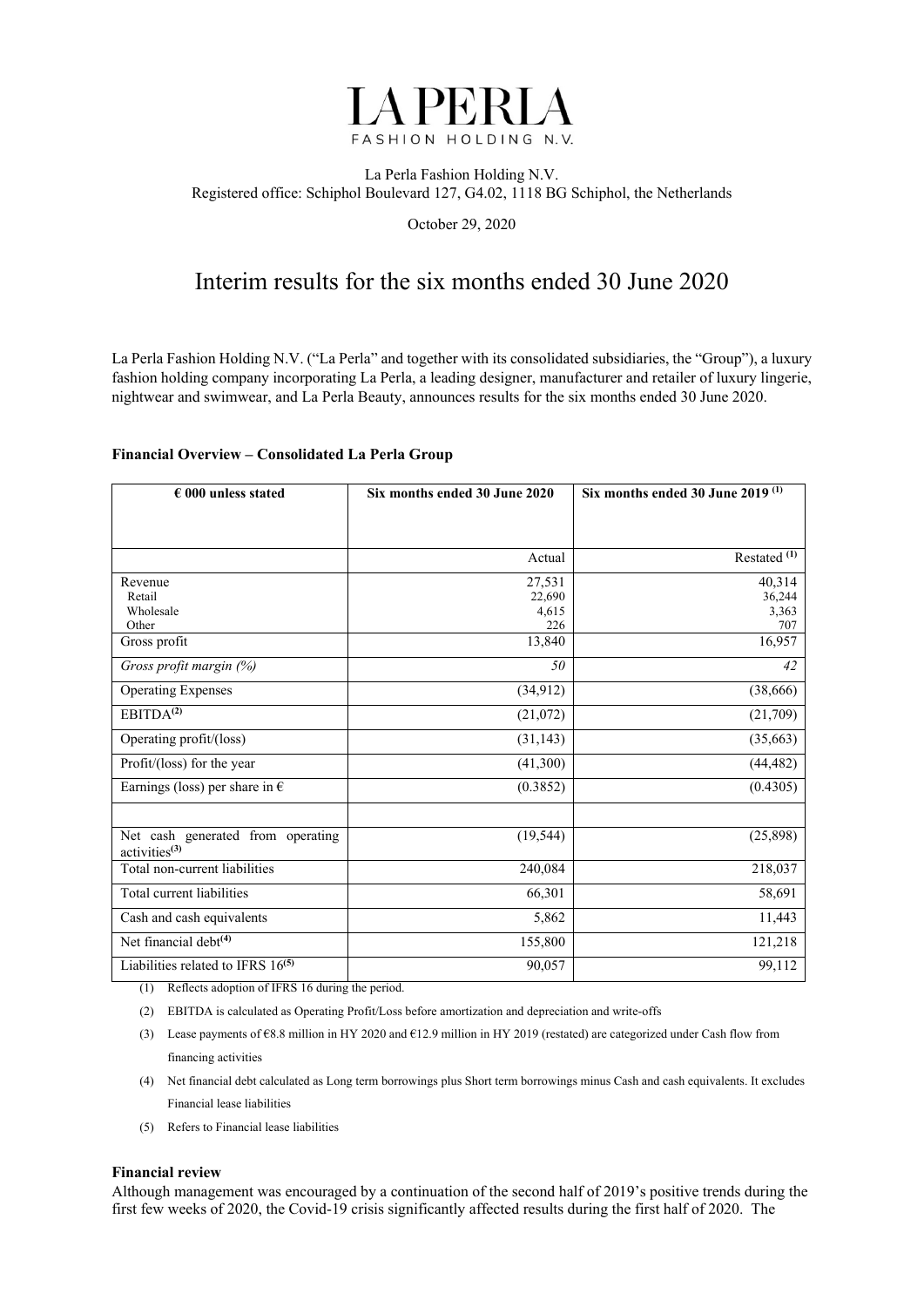pandemic brought disruption across the business from the closure of a majority of physical stores for extended periods to supply chain interruptions.

Revenue declined 32%, from  $\epsilon$ 40.3 million to  $\epsilon$ 27.5 million. By channel:

- Retail revenue reduced 37%, approximately 33% on a like-for-like basis
	- o Ecommerce outperformed physical boutiques and concessions, up high teens
	- o By region, Asia outperformed both EMEA and North America
- Wholesale revenue increased approximately 40%, largely driven by improved first quarter performance against poor deliveries in the previous year

Gross margin increased from 42% to 50%, benefitting a reversal of inventory provisions and a greater proportion of full-price sales, partially offset by increased inventory clearance activity, in the 2020 period relative to 2019.

Operating expenses decreased from €38.7 million in the 2019 period to €34.9 million in 2020. This was driven by reduced marketing and selling expenses largely related to store closures, partially offset by increased G&A expenses due to incremental IT investment and the initial operating expenses of La Perla Beauty.

Depreciation, amortization and write-off decreased from  $E14.0$  million in the 2019 period to  $E10.1$  million in 2020. The reduction was primarily a product of rent concessions and a smaller store portfolio in the 2020 period.

The improvement in operating loss resulted from the above factors.

#### **Outlook, Going Concern and Financing**

Given the ongoing Covid-19 crisis and the uncertainty in relation to further impact on the economy and consumer spending, the Group cannot adequately determine the future effect on its business. Therefore, La Perla is currently not providing forward guidance. However, La Perla has concluded that it is appropriate to adopt the going concern basis of accounting in preparing the interim results for the six months ended 30 June 2020. Among others, La Perla's financing arrangements include a loan by Tennor Holding B.V. and La Perla Fashion Finance B.V. in the aggregate principal amount of up to  $\epsilon$ 250 million, which does not mature over the next 12 months. The total amount outstanding under this loan stands at €161.2 million as of 30 June 2020, inclusive of €16.4m of accrued interest and  $€5.7$ m of accrued fees.

#### **Enquiries**

**Seven Dials City,** Simon Kelner / James Devas Tel: +44 (0) 203 740 7483 Email: LaPerla@sevendialscity.com

#### **About La Perla:**

La Perla Fashion Holding N.V., a luxury fashion holding company, is the direct shareholder of La Perla Global Management (UK) Limited and its subsidiaries (the "Operating La Perla Group") and La Perla Beauty (UK). La Perla, through the Operating La Perla Group, is a leading designer, manufacturer and retailer of luxury lingerie, nightwear and swimwear. La Perla Beauty is in the initial phase of operation. The group operates under the brand "La Perla". Founded in 1954 in Bologna, Italy, the brand is renowned for its heritage and craftsmanship.

*This release may contain forward-looking statements, i.e., statements that do not relate to historical facts or events. By their nature, forward-looking statements involve known and unknown risks and uncertainties, both general and specific. La Perla Fashion Holding N.V. bases these statements on its current plans, estimates, projections and expectations and they relate to events and are based on current assumptions that may not occur in the future. These forward-looking statements may not be indicative of future performance; the actual outcome of the financial condition and results of operations of La Perla Fashion Holding N.V. and its consolidated subsidiaries, and the development of economic conditions, may differ materially from, in particular be more negative than, those conditions expressly or implicitly assumed or described in such statements. Even if the actual results of the La Perla Fashion Holding N.V. or its consolidated subsidiaries, including the financial condition, results of operations and economic conditions, develop in line with the forward-looking statements contained in this press release, there can be no assurance that this will be the case in the future.*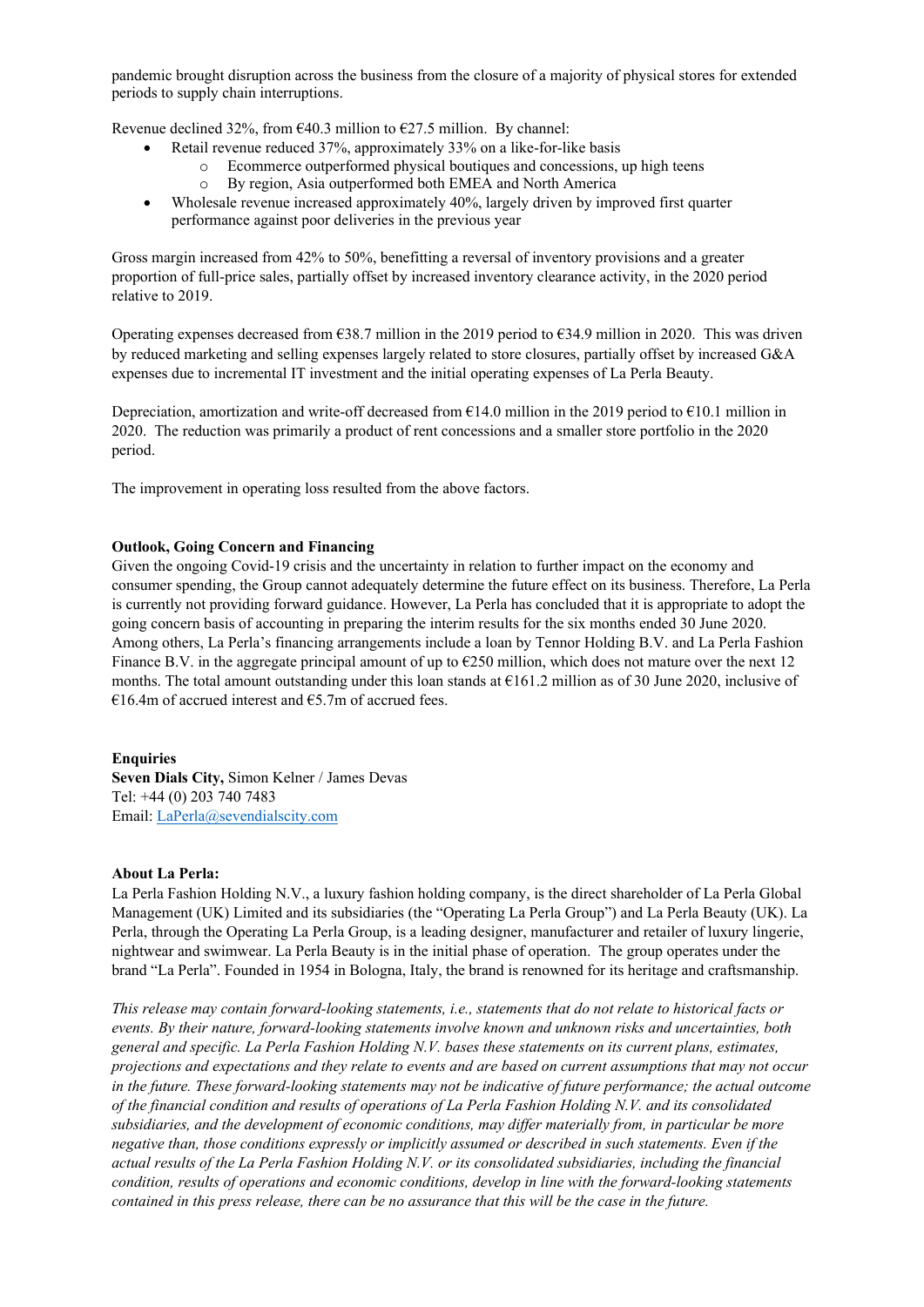# **La Perla Fashion Holding N.V. Amsterdam**

Activity Report & Unaudited interim condensed consolidated financial statements 30 June 2020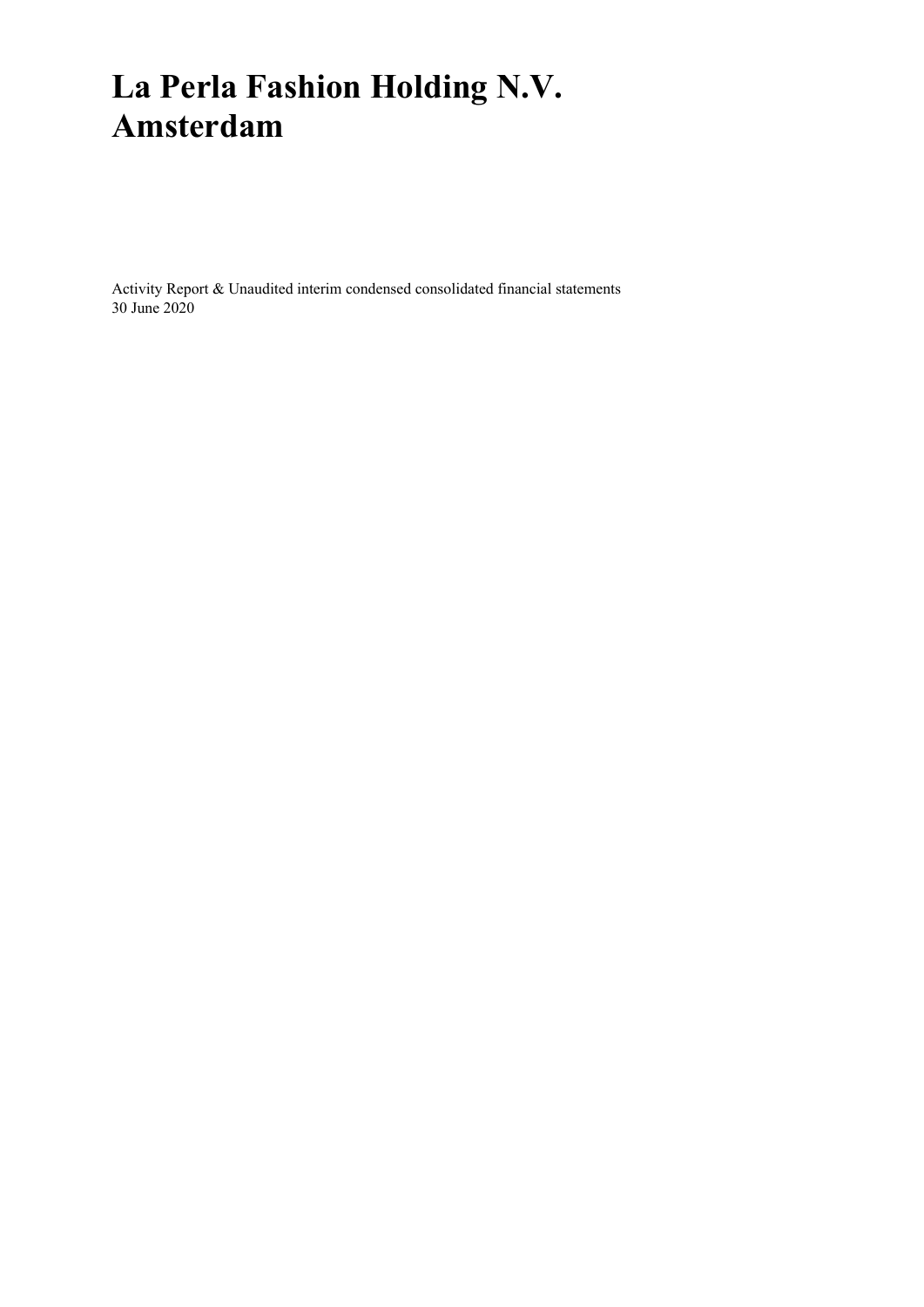# **Contents**

| Unaudited interim condensed consolidated financial statements 30 June 20207 |  |
|-----------------------------------------------------------------------------|--|
|                                                                             |  |
|                                                                             |  |
|                                                                             |  |
| Interim condensed consolidated statement of changes in equity 10            |  |
|                                                                             |  |
|                                                                             |  |
|                                                                             |  |
|                                                                             |  |
|                                                                             |  |
|                                                                             |  |
|                                                                             |  |
|                                                                             |  |
|                                                                             |  |
|                                                                             |  |
|                                                                             |  |
|                                                                             |  |
|                                                                             |  |
|                                                                             |  |
|                                                                             |  |
|                                                                             |  |
|                                                                             |  |
|                                                                             |  |
|                                                                             |  |
|                                                                             |  |
|                                                                             |  |
|                                                                             |  |
|                                                                             |  |
|                                                                             |  |
|                                                                             |  |
|                                                                             |  |
|                                                                             |  |
|                                                                             |  |
|                                                                             |  |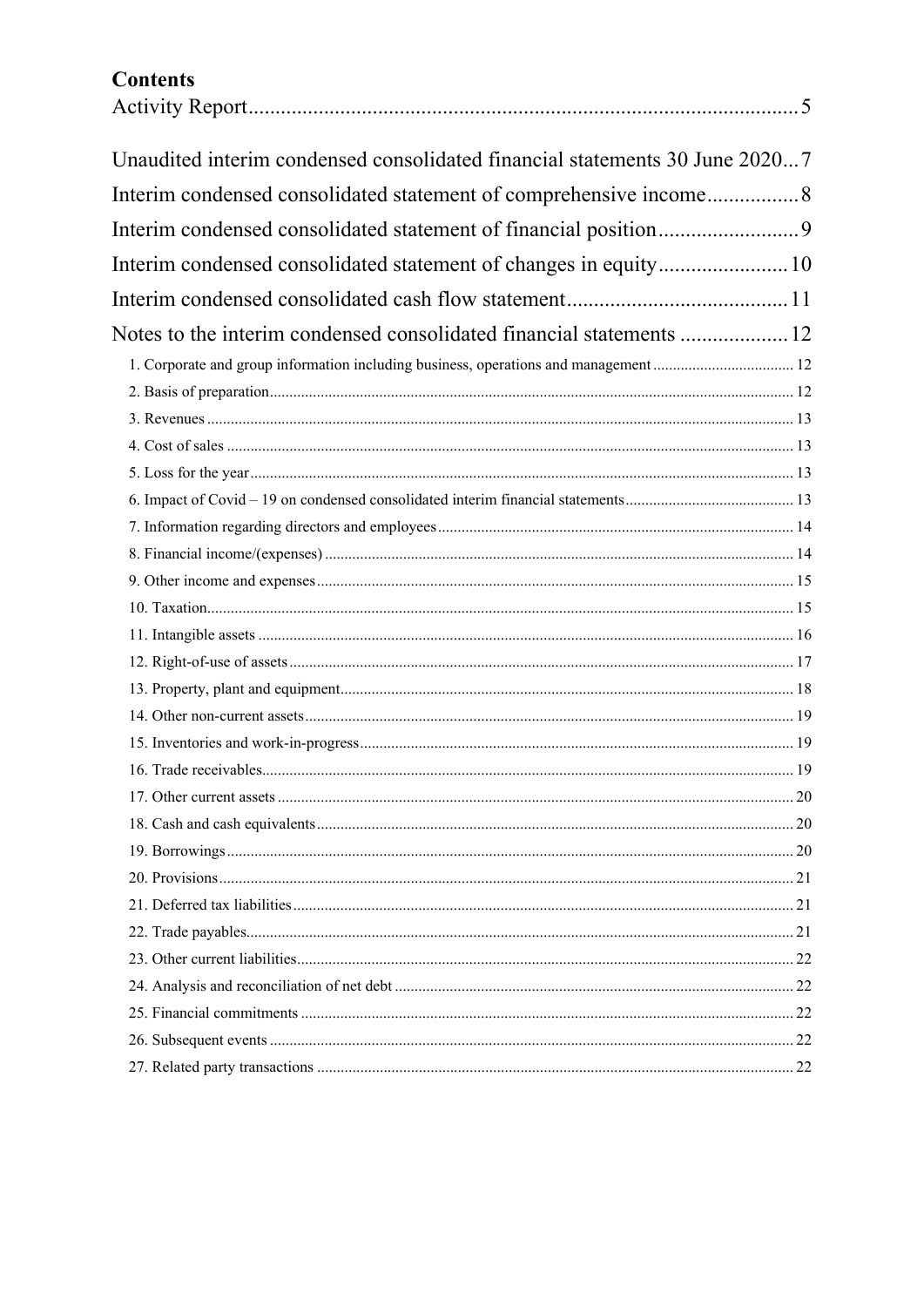# **Activity Report**

#### **Covid – 19 impact on global economy, luxury sector and Group's performances**

The pandemic started in China in late 2019 and extended to Europe at the end of the first quarter 2020 before reaching the Americas during the second quarter 2020. The consequences of the measures taken by Governments to mitigate the spread of the virus, have had a profound and lasting effect on the global economy in particular customer consumptions, companies' liquidity and operations.

As the virus is still in active circulation and new targeted and general lockdown measures are still having to be implemented, it is difficult to anticipate the trends for the second half of the year and to forecast a recovery in the first half of 2021.

Over the past few years, luxury market growth has been closely correlated to economic growth and financial market performance, and to a high consumer confidence index. It is therefore logical that the luxury sector is being directly affected by the current difficult macro-economic context, which is dragging down consumers' purchasing power and notably their propensity to consume.

The effect in different geographic markets evidently reflects differing local levels of severity of the health crisis and lockdown durations, as well as the extent to which each region is exposed to tourism.

According to Bain & Company/Altagamma study, the global luxury goods market may have contracted by some 25% in the first quarter of 2020. Following on from a second quarter that could see a 50-60% market fall, trends for the second half are very difficult to predict. For the full year the worldwide personal luxury goods market could contract by approximately 20% to 35%, depending on the scenario. Business is not expected to return to 2019 levels until the end of 2021 or even early 2022 in the best-case scenarios, with 2023 projected in more conservative forecasts.

As well as all other luxury sector players, during the first six months 2020, the Group was impacted by the effects of the pandemic both in terms of sales and business operations.

The partial or full closure of its stores due to lockdowns had a very material effect on the Group's revenue. As from late January, stores located in China were gradually closed, followed by a large number of stores in Asia in February. Europe and the Americas closed starting from mid-March. Since the end of April, stores have started to re-open gradually in some countries with the easing of national lockdowns. Other countries impacted by Covid-19 later in the year, took more time to re-open.

Although the negative impact described above,  $Covid - 19$  has significantly increased the online traffic and sales. During the first half year 2020 the Group had to face some extraordinary costs related to health measures put in place (purchases of hand sanitizer and face masks, exceptional measures for regularly disinfecting premises, etc.) accounted for as recurring expenses.

The rent concessions negotiated with lessors due to the consequences of the Covid - 19 pandemic were immediately recognized in the income statement as negative variable lease payments rather than as an amendment to the associated leases as described in Note 6 to the condensed consolidated interim financial statements.

#### **Business review**

2019 was the first full year period under the new ownership. Focus in this phase was essentially on inventory rationalisation and refocus of the product offer.

First half year 2020 was focused on Group restructuring process and on facing Covid – 19 consequences on the business.

Six months 2020 revenues amounted to  $\epsilon$ 27.5 million (six months 2019:  $\epsilon$ 40.3 million), a 32% reported decrease compared with the prior year and comprise sales from the following channels: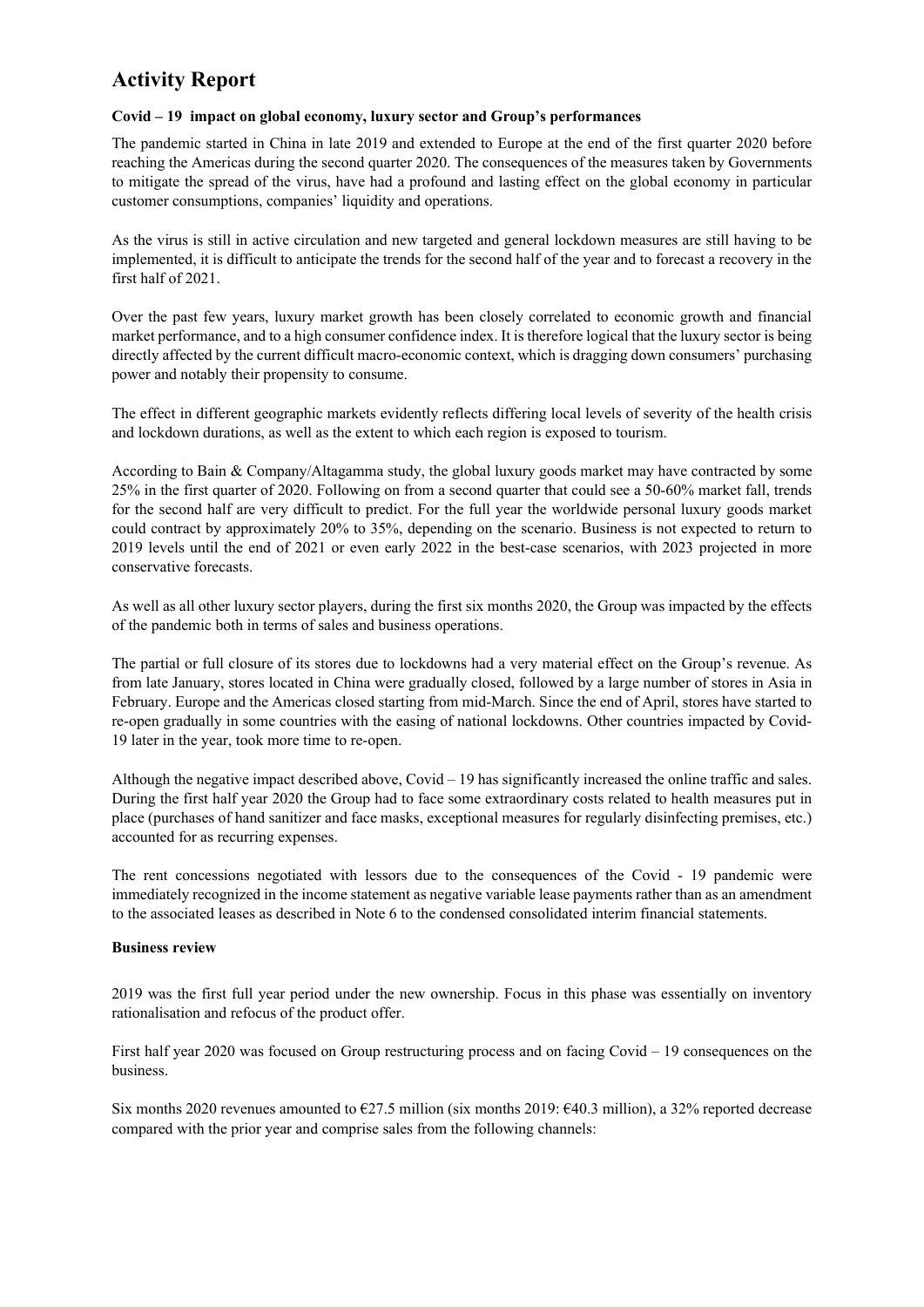|                            | <b>HY 2020</b> |               | <b>HY 2019</b> |               |
|----------------------------|----------------|---------------|----------------|---------------|
|                            | $\epsilon$ 000 | $\frac{0}{0}$ | $\epsilon$ 000 | $\frac{0}{0}$ |
| Continuing operations      |                |               |                |               |
| Net sales Boutique         | 13,674         | 59%           | 23,833         | 57%           |
| Net sales Outlet           | 3,407          | 19%           | 7,615          | 19%           |
| Net sales Online           | 5,609          | 11%           | 4,796          | 10%           |
| <b>Net sales Retail</b>    | 22,690         | 86%           | 36,244         | 90%           |
| Net sales Wholesale        | 3,864          | 10%           | 2,685          | $9\%$         |
| Net sales Stock            | 751            | $2\%$         | 678            | 3%            |
| Royalties and other income | 226            | $2\%$         | 707            | $1\%$         |
|                            | 27,531         | 100%          | 40,314         | 100%          |

Decrease in revenues of some 32% compared to previous year period has been mainly driven by store closures due to Covid – 19 pandemic situations around the globe that characterized the first six months 2020. Such event caused a drop of volumes sold in the first half of the year through the traditional channels whilst online sales registered a 17% increase compared with the previous period.

Wholesale revenues increased by 44% at June 2020. The increase was mainly generated in the first quarter compared to a previous period affected by delivery issues.

Although the sales reduction, Group's operating loss was in line with previous year period as a result of a strong restructuring process that has positively impacted Group's performances.

Group net debt as at 30 June 2020 amounted to  $\epsilon$ 155.8 million (2019:  $\epsilon$ 121.2 million) as follows:

|                           | <b>30 June 2020</b> | 31 December 2019 |
|---------------------------|---------------------|------------------|
|                           | $\epsilon$ 000      | $\epsilon$ 000   |
| Long term borrowings      | 161,651             | 132,650          |
| Short term borrowings     | 11                  |                  |
| Cash and cash equivalents | (5,862)             | (11,443)         |
|                           | 155,800             | 121,218          |

For additional details on loan terms please refer to Note 19 of the condensed consolidated interim financial statements.

Long-term borrowings at 30 June 2020 refers mainly to the facilities received from La Perla Fashion Finance B.V. amounting to €161.2 million (2019: €132.7 million including the loan transferred from Tennor Holding B.V. in 2020).

#### **Principal risks and uncertainties for the remaining six months of the year**

The main risks and uncertainties to which the Group is exposed in the second half of 2020 are described in the 2019 consolidated financial statements.

#### **Subsequent events**

There are no other significant new events of which the Group is aware of that would affect these condensed consolidated interim financial statements at 30 June 2020.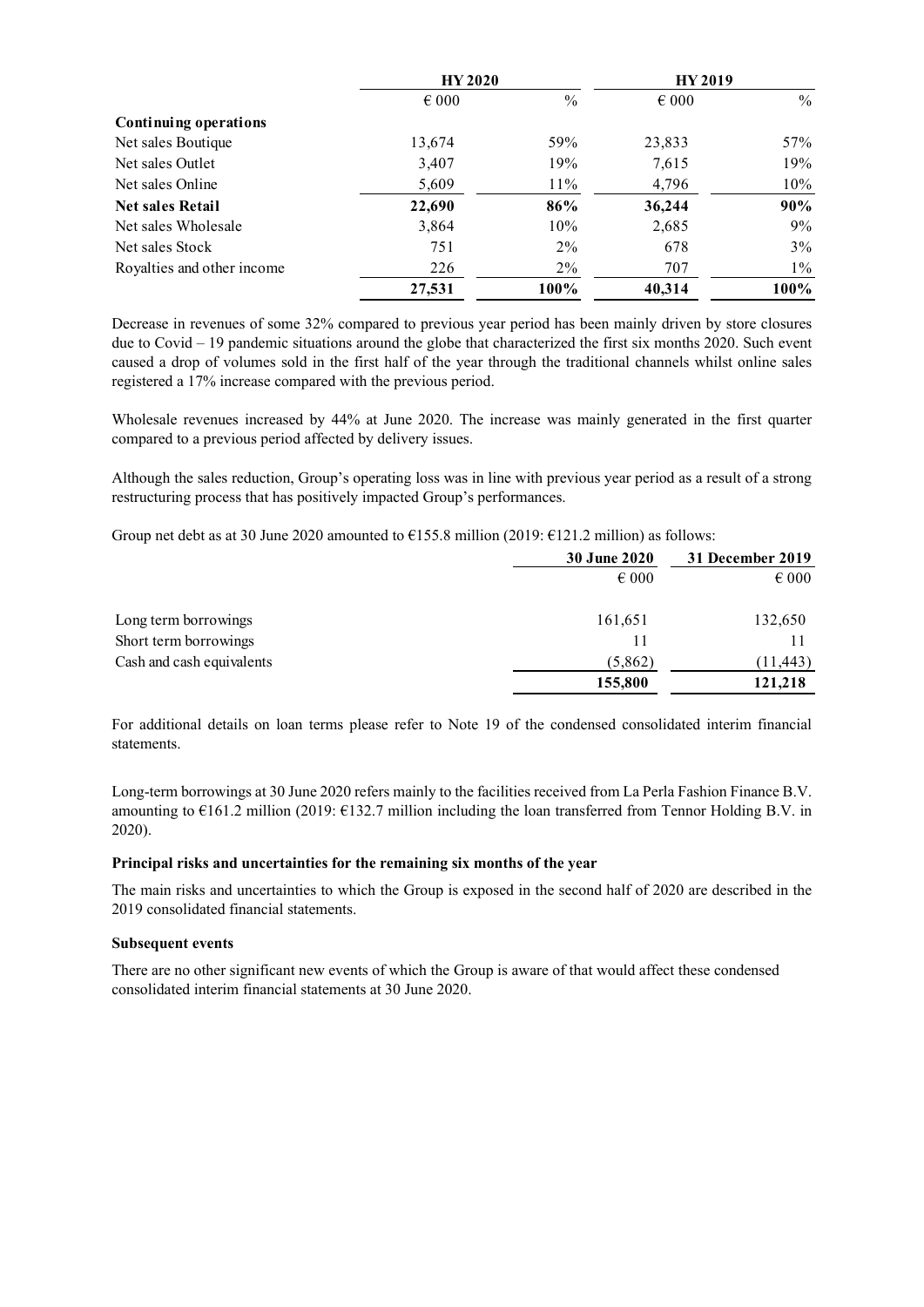**Unaudited interim condensed consolidated financial statements 30 June 2020**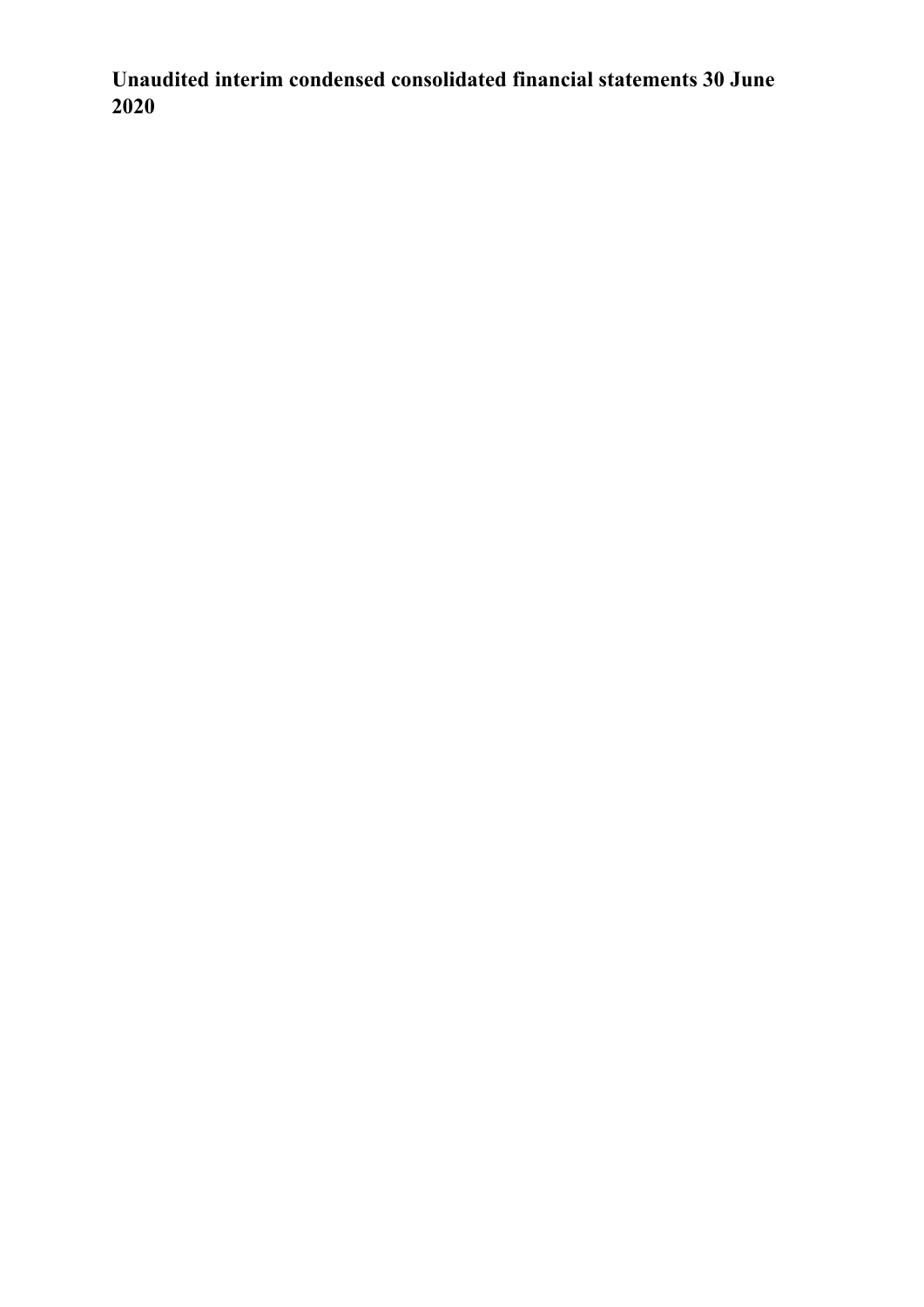# **Interim condensed consolidated statement of comprehensive income**

|                                                                            | <b>Notes</b>   | HY 2020        | Restated<br>HY 2019 |
|----------------------------------------------------------------------------|----------------|----------------|---------------------|
|                                                                            |                | $\epsilon$ 000 | $\in 000$           |
| Revenue                                                                    | 3              | 27,531         | 40,314              |
| Cost of sales                                                              | $\overline{4}$ | (13, 691)      | (23, 357)           |
| Gross margin                                                               |                | 13,840         | 16,957              |
| Marketing and selling expenses                                             |                | (17,258)       | (21, 927)           |
| General and administrative expenses                                        |                | (17, 654)      | (16, 739)           |
| Operating loss before amortisation and depreciation                        |                | (21, 072)      | (21,709)            |
| Amortisation, depreciation & write off                                     |                | (10,071)       | (13,954)            |
| <b>Operating profit/(loss)</b>                                             |                | (31, 143)      | (35,663)            |
| Financial income/(expenses)                                                | 8              | (10,628)       | (9,177)             |
| Other income and expenses                                                  |                | 448            | 466                 |
| Profit/(loss) before tax                                                   |                | (41, 323)      | (44, 374)           |
| Income taxes                                                               | 10             | 23             | (108)               |
| Profit/(loss) for half year                                                |                | (41,300)       | (44, 482)           |
| Items that will not be reclassified subsequently to the profit and loss    |                |                |                     |
| Actuarial gains/(losses)                                                   |                |                |                     |
| Deferred taxes on actuarial gains/(losses)                                 |                |                |                     |
| Items that may be reclassified subsequently to the profit and loss         |                |                |                     |
| Exchange differences on translation of operations in<br>foreign currencies |                | 819            | (760)               |
|                                                                            |                |                |                     |
| Total other gains/(losses) net of tax effect                               |                | 819            | (760)               |
| Total comprehensive profit/(loss) for the year                             |                | (40, 481)      | (45,242)            |
| Earnings per share in $\epsilon$                                           |                | (0.3852)       | (0.4305)            |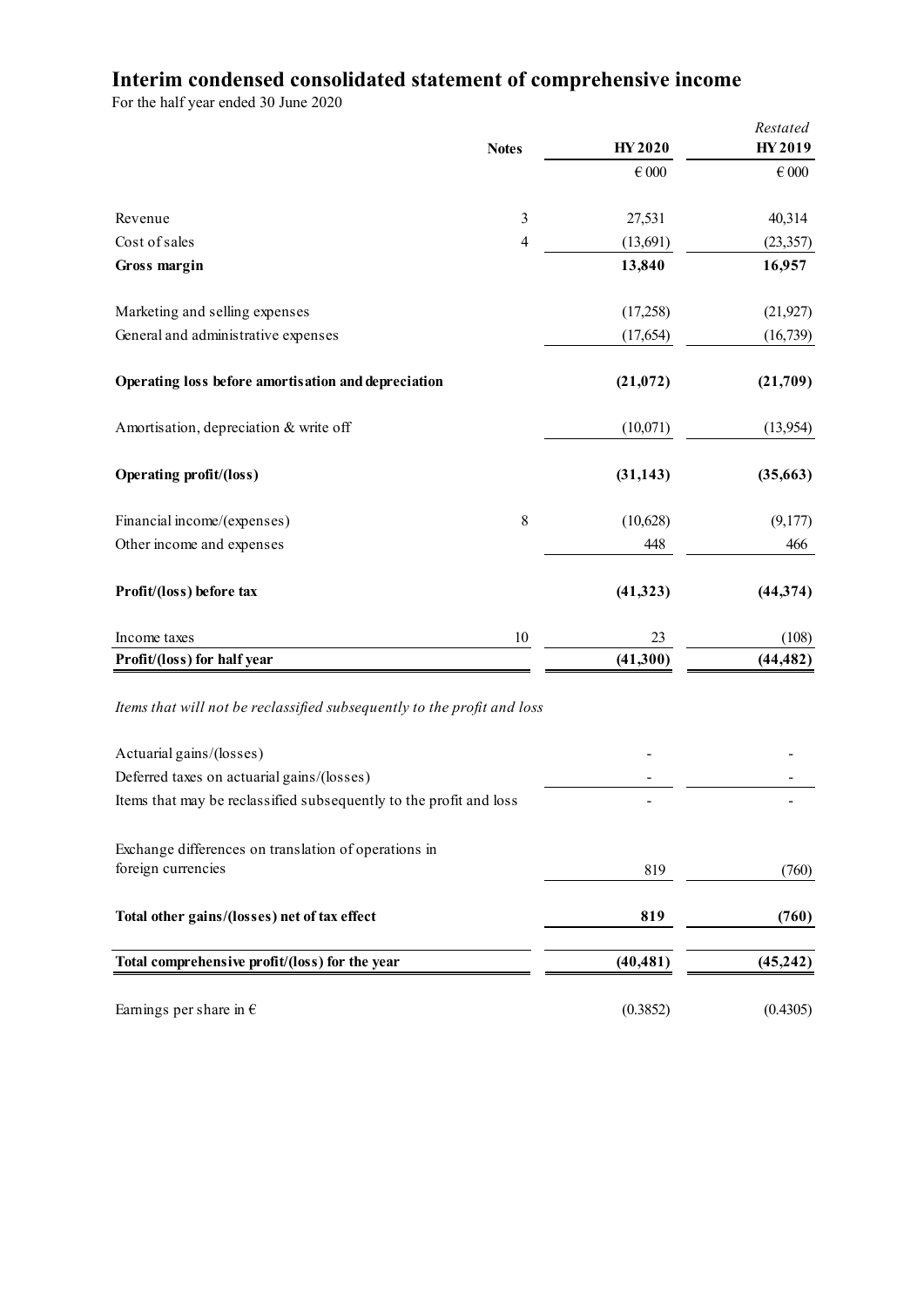# **Interim condensed consolidated statement of financial position**

|                                        | <b>Notes</b> | 30 June<br>2020 | 31 December<br>2019 |
|----------------------------------------|--------------|-----------------|---------------------|
|                                        |              | $\in 000$       | $\epsilon$ 000      |
| <b>Non-current assets</b>              |              |                 |                     |
| Brand and other intangible assets      | 11           | 32,021          | 28,249              |
| Right of use assets                    | 12           | 55,762          | 62,218              |
| Properties, plant and equipment        | 13           | 11,861          | 12,278              |
| Other non-current assets               | 14           | 9,299           | 9,526               |
| <b>Total non current assets</b>        |              | 108,943         | 112,271             |
| <b>Current Assets</b>                  |              |                 |                     |
| Inventories and work in progress       | 15           | 31,769          | 33,566              |
| Trade receivables                      | 16           | 4,978           | 6,013               |
| Other current assets                   | 17           | 8,690           | 7,773               |
| Cash and cash equivalents              | 18           | 5,862           | 11,443              |
| <b>Total current assets</b>            |              | 51,299          | 58,795              |
| <b>Non-current liabilities</b>         |              |                 |                     |
| Long term borrowings                   | 19           | 161,651         | 132,650             |
| Long term financial lease liabilities  |              | 66,346          | 72,459              |
| Provisions                             | 20           | 7,753           | 8,119               |
| Deferred tax liabilities               | 21           | 102             | 100                 |
| Other non-current liabilities          |              | 4,232           | 4,709               |
| <b>Total non current liabilities</b>   |              | 240,084         | 218,037             |
| <b>Current liabilities</b>             |              |                 |                     |
| Short term borrowings                  | 19           | 11              | 11                  |
| Short term financial lease liabilities |              | 23,711          | 26,653              |
| Trade payables                         | 22           | 25,708          | 16,994              |
| Provisions                             | 20           | 3,463           | 3,512               |
| Other current liabilities              | 23           | 13,408          | 11,521              |
| <b>Total current liabilities</b>       |              | 66,301          | 58,691              |
| Net assets/(liabilities)               |              | (146, 143)      | (105, 662)          |
|                                        |              |                 |                     |
| <b>Equity</b>                          |              |                 |                     |
| Share capital                          |              | 1,051           | 1,051               |
| Share premium                          |              | 21,741          | 21,741              |
| Cumulative translation adjustment      |              | 630             | (189)               |
| Other reserves                         |              | (8, 559)        | (8, 559)            |
| Retained earnings                      |              | (161,006)       | (119,706)           |
| <b>Total Equity</b>                    |              | (146, 143)      | (105, 662)          |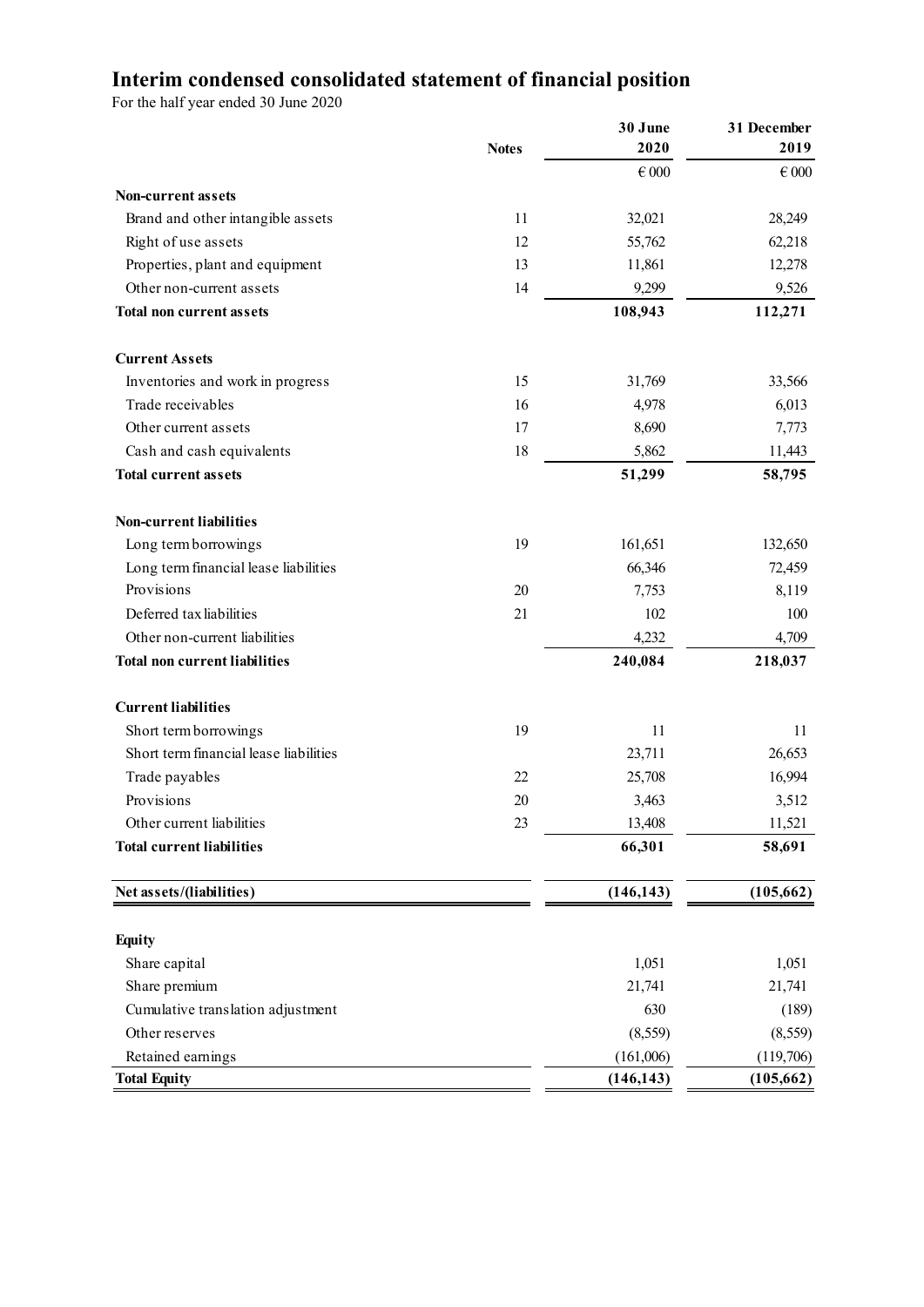# **Interim condensed consolidated statement of changes in equity**

|                                     | Share     | Share     | Trans-<br>lation | Other                    | Retained  | Total      |
|-------------------------------------|-----------|-----------|------------------|--------------------------|-----------|------------|
| <b>Notes</b>                        | capital   | premium   | reserve          | reserves                 | earnings  | equity     |
|                                     | $\in 000$ | $\in 000$ | $\in 000$        | $\in 000$                | $\in 000$ | $\in 000$  |
| <b>Balance</b> at<br>1 January 2019 | 1,000     |           | 2,290            | (8,255)                  | (30,665)  | (35,630)   |
| Comprehensive income                |           |           |                  |                          |           |            |
| Profit/(loss) for the period        |           |           |                  |                          | (89,041)  | (89,041)   |
| Other comprehensive income          |           |           | (2, 479)         | (304)                    |           | (2,783)    |
| Total comprehensive income          |           |           | (2, 479)         | (304)                    | (89,041)  | (91, 824)  |
| Issued shares                       |           |           |                  |                          |           |            |
| Issue of share capital              | 51        | 22,816    |                  |                          |           |            |
| Transaction cost                    |           | (1,075)   |                  |                          |           |            |
| Total issued shares                 | 51        | 21,741    |                  |                          |           | 21,792     |
| <b>Balance</b> at                   |           |           |                  |                          |           |            |
| 31 December 2019                    | 1,051     | 21,741    | (189)            | (8,559)                  | (119,706) | (105, 662) |
| Comprehensive income                |           |           |                  |                          |           |            |
| Profit/(loss) for the period        |           |           |                  |                          | (41,300)  | (41,300)   |
| Other comprehensive income          |           |           | 819              |                          |           | 819        |
| Total comprehensive income          |           |           | 819              | $\overline{\phantom{0}}$ | (41,300)  | (40, 481)  |
| <b>Balance</b> at                   |           |           |                  |                          |           |            |
| 30 June 2020                        | 1,051     | 21,741    | 630              | (8,559)                  | (161,006) | (146, 143) |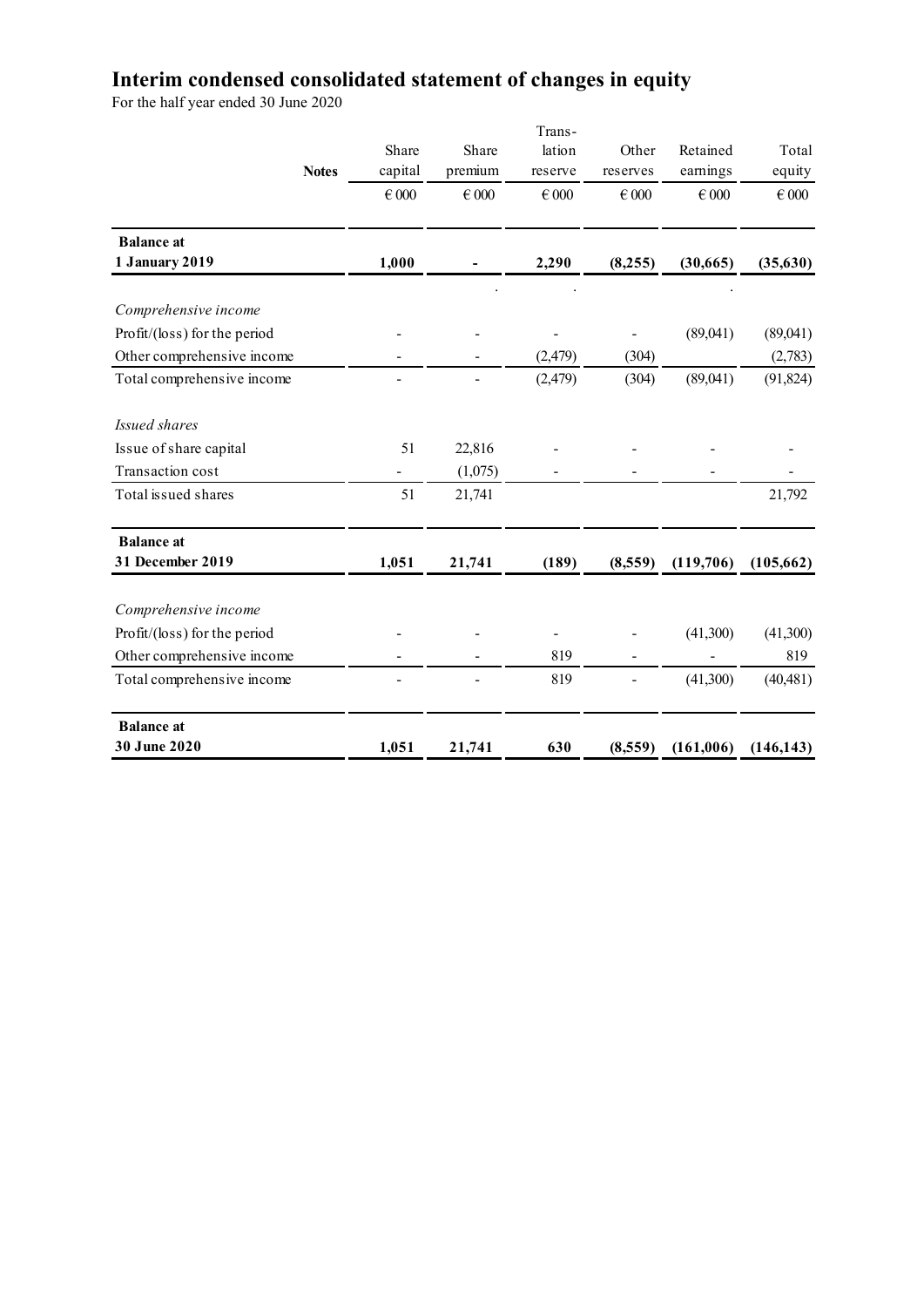# **Interim condensed consolidated cash flow statement**

|                                                       | <b>HY2020</b>  | Restated<br><b>HY2019</b> |
|-------------------------------------------------------|----------------|---------------------------|
|                                                       | $\epsilon$ 000 | $\in 000$                 |
| Cash and cash equivalent at the beginning of the year | 11,433         | 32,485                    |
|                                                       |                |                           |
| Cash flows from operating activities                  |                |                           |
| Net income (loss) of the year                         | (41,300)       | (44, 482)                 |
| Depreciation and Amortisation                         | 9,966          | 13,599                    |
| Impairment tangible assets                            | 105            | 348                       |
| Impairment right of use assets                        |                |                           |
| Impairment intangible assets                          |                |                           |
| (Increase)/Decrease in inventories                    | 1,797          | 9,065                     |
| (Increase)/Decrease in receivables                    | 1,060          | 88                        |
| Increase/(Decrease) in payables                       | 9,188          | (5,121)                   |
| Increase/(Decrease) in provision                      | (875)          | (894)                     |
| Other working capital variation                       | 515            | 1,499                     |
| Net cash generated from operating activities          | (19, 544)      | (25,898)                  |
|                                                       |                |                           |
| Cash flow from investing activities                   |                |                           |
| Investment in property, plant and equipment           | (1, 185)       | (459)                     |
| Investment in right of use assets                     | (1,550)        | (1,878)                   |
| Investment in intangible assets                       | (4,755)        | (203)                     |
| Repayment on financial fixed assets                   |                | 675                       |
| (Increase)/Decrease in security deposits              | 242            | 1,173                     |
| Net cash used in investing activities                 | (7,248)        | (692)                     |
| Cash flow from financing activities                   |                |                           |
| Short term borrowing                                  |                |                           |
| Long term borrowing                                   | 29,001         | 13,395                    |
| Lease liabilities                                     | (8,788)        | (12,898)                  |
| Proceeds from issuance of shares                      |                | 11,500                    |
| Net cash generated from financing activities          | 20,213         | 11,997                    |
| Effect of forex on cash                               | 997            | 657                       |
| Cash and cash equivalent at the end of the period     | 5,851          | 18,549                    |
| Analysis of Net Cash                                  |                |                           |
|                                                       | 30 June        | 30 June                   |
|                                                       | 2020           | 2019                      |
| Cash and cash equivalents as per Balance Sheet        | 5,862          | 18,549                    |
| Bank overdrafts                                       | (11)           |                           |
| Net Cash                                              | 5,851          | 18,549                    |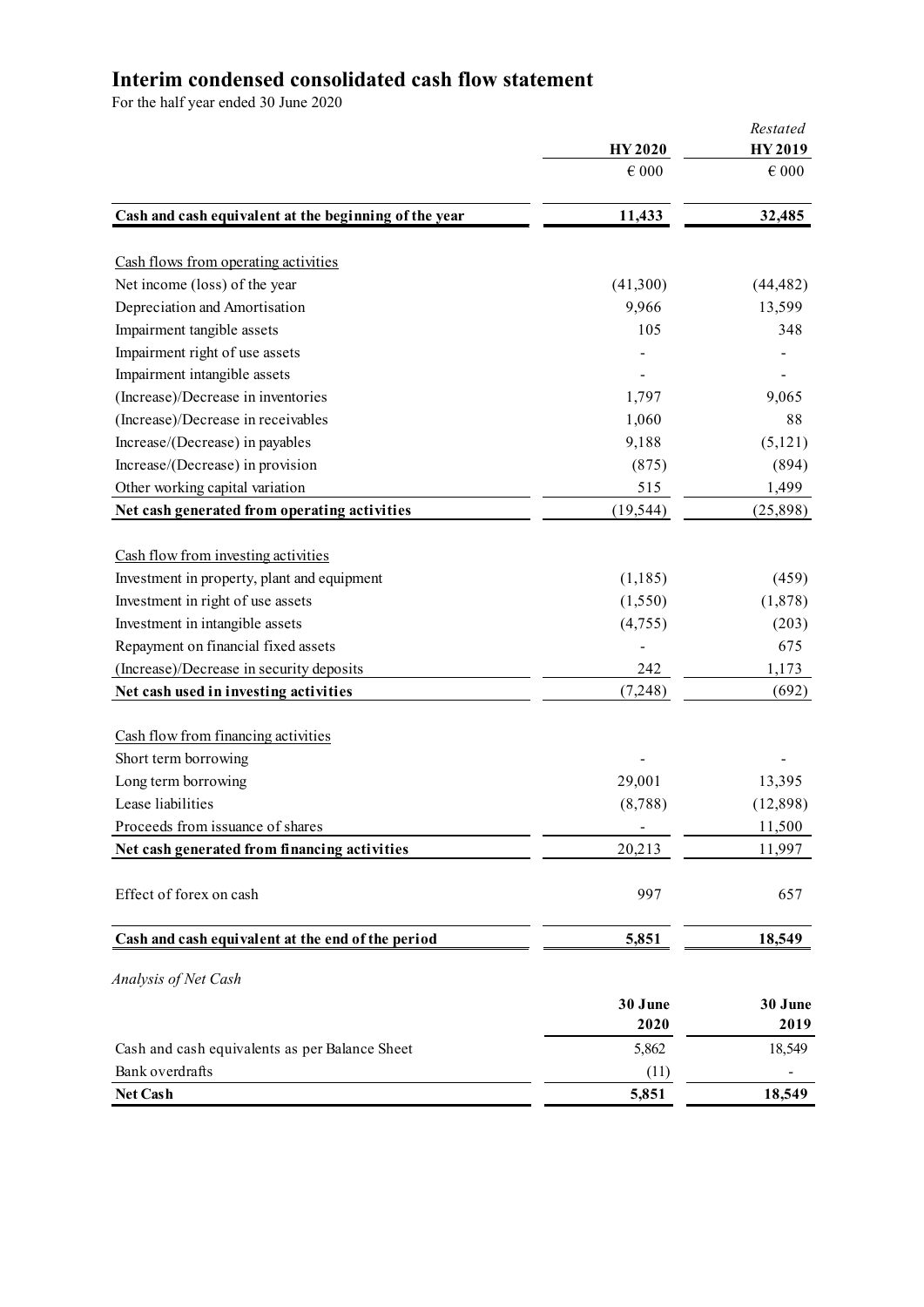# **Notes to the interim condensed consolidated financial statements**

# **1. Corporate and group information including business, operations and management**

#### **1.1 Corporate information**

The interim condensed consolidated financial statements of La Perla Fashion Holding N.V. and its subsidiaries (the "Group") for the six months ended 30 June 2020 were authorised for issue in accordance with a resolution of the directors on 29 October 2020.

#### **1.2 Activities**

La Perla Fashion Holding N.V. ("the Company", "Group" or "La Perla") is a public limited company incorporated in Amsterdam, The Netherlands and has its place of business at Schiphol, The Netherlands. The company is registered at the Chamber of Commerce at 66809681.

The Group operates in the markets of luxury women's and men's underwear and swimwear (hereinafter the "Business"). The activities of design, production and sale (through retail and wholesale channels) are performed by the Group through its network of subsidiaries. The direct subsidiary La Perla Global Management (UK) is the Principal in all intercompany transactions, purchasing goods from the manufacturing entity of the Group and reselling those to the distributors and the commercial subsidiaries.

Per date of authorization of the financial statements of 2019, 12 July 2019, the ultimate parent company is Tennor Holding B.V. which controlled 74% of the Company through La Perla Fashion Finance B.V.

#### **1.3 Group structure**

In the first half of 2020, there were no company acquisitions or other changes. In the first half year 2019, there were no changes in investments in associated companies and joint ventures.

### **2. Basis of preparation**

#### **2.1 Basis of preparation**

The interim condensed consolidated financial statements for the six months ended 30 June 2019 have been prepared in accordance with IAS 34 Interim Financial Reporting.

The interim condensed consolidated financial statements do not include all the information and disclosures required in the annual financial statements, and should be read in conjunction with the Group's annual consolidated financial statements as at 31 December 2019.

The interim condensed consolidated financial statements are presented in euros and all values are rounded to the nearest thousand ( $\epsilon$ 000), except when otherwise indicated.

#### **2.2 Going Concern**

For the period ended 30 June 2020, the Group reported a total comprehensive loss of  $\epsilon$ 40.5 million (six months 2019: loss of  $\epsilon$ 45.2 million) and shareholders' deficiency of  $\epsilon$ 146.1 million (2019: deficiency of  $\epsilon$ 105.7m) and accumulated losses of  $\epsilon$ 161.0 million (2019:  $\epsilon$ 119.7 million).

The directors have considered the prospects of the Group and are undertaking an assessment of the Group's funding needs and strategic options in the context of the current challenging trading environment. The directors are in constructive discussions with the ultimate parent company, Tennor Holding B.V., regarding the Group's funding requirements, as well as reorganisation and other strategic options.

The directors have also considered the following matters:

i) During 2019 and 2020, the Company received a letter of financial support from the ultimate parent company, Tennor Holding B.V., stating that it will provide financial support to enable the Group to meet its financial obligations as they fall due. On 13 July 2018, Tennor Holding B.V. secured a new debt facility up to €250 million. By the end of June 2020,  $\epsilon$ 161.2 million of funding had been provided Whilst the Directors do not have visibility over Tennor Holding B.V.'s financial position, Tennor Holding B.V. has been able to provide financial support when required to date.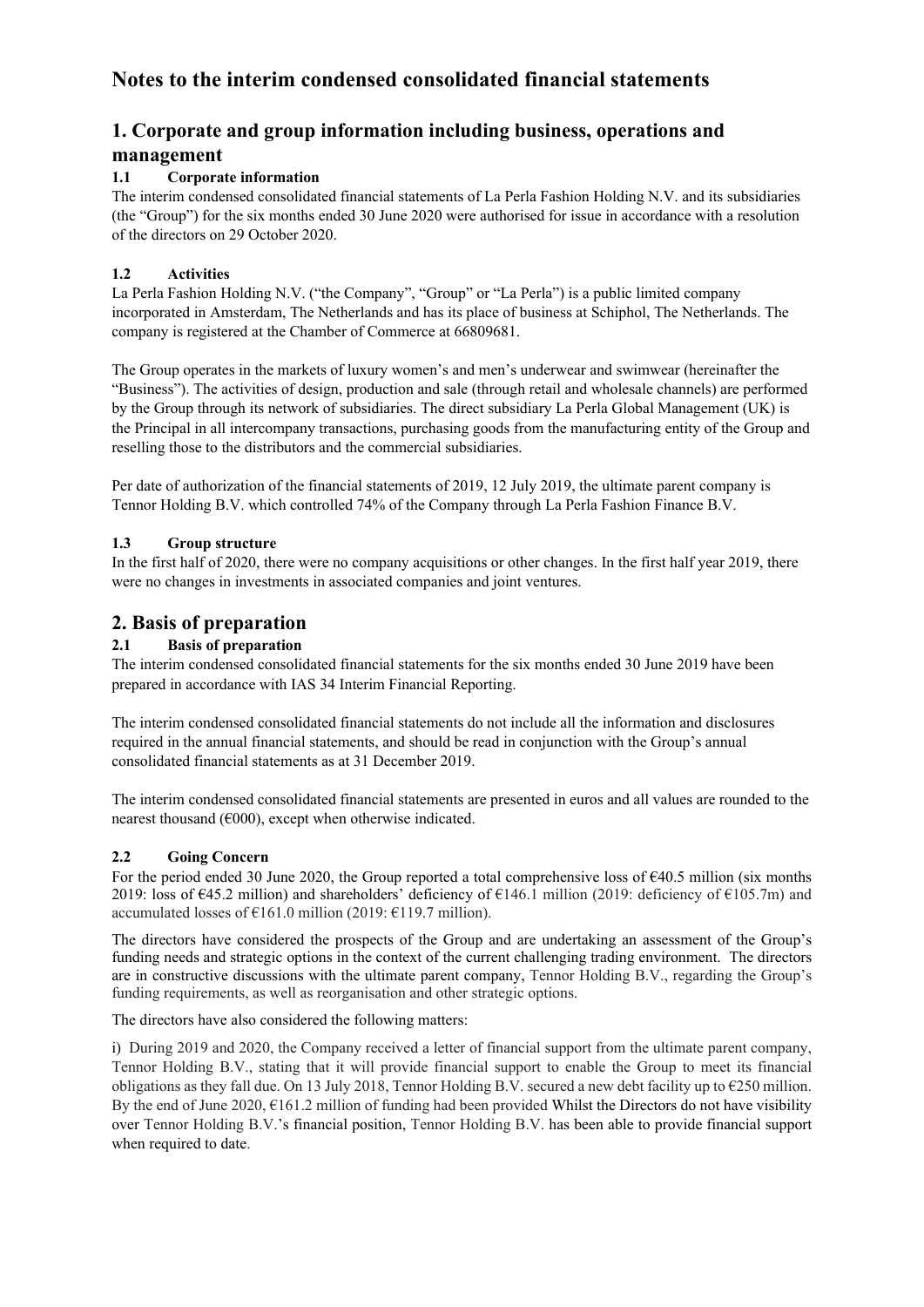ii) The consolidated entity reported a net operating cash outflow for the period ended 30 June 2020 of €19.5 million (six months 2019: €39.6 million). Management expect operating costs will continue to decrease in the subsequent period as a result of restructuring its operations, which will reduce the negative operating cash flows.

Although the restructuring and the related discussions with Tennor Holding B.V regarding the Group's funding requirements is still ongoing and therefore includes uncertainties surrounding its implementation, the directors believe that the continuing reorganisation process will provide positive results.

Having considered the above factors, the directors have concluded that it is appropriate to adopt the going concern basis of accounting in preparing the interim financial statements.

### **3. Revenues**

Revenues of the period amount to  $\epsilon$ 27.5 million (six months 2019:  $\epsilon$ 40.3 million) and include sales as follow:

|                            |                | <b>HY 2020</b> |                | <b>HY 2019</b> |
|----------------------------|----------------|----------------|----------------|----------------|
|                            | $\epsilon$ 000 | $\%$           | $\epsilon$ 000 | $\%$           |
| Net sales                  | 27,305         | 99%            | 39,607         | 98%            |
| Royalties and other income | 226            | $1\%$          | 707            | $2\%$          |
|                            | 27,531         | 100%           | 40,314         | 100%           |

#### 4. Cost of sales

Cost of inventories included in cost of sales amounts to  $E12.5$  million (six months 2019:  $E15.2$  million) and reversal of write-downs of inventories, which were mainly the result of inventory sales of old products in 2020, amounts to  $\epsilon$ 3.5 million (six months 2019:  $\epsilon$ 1.6 million of write down).

### **5. Loss for the year**

Net loss for the period of  $641.3$  million (six months 2019: loss of  $644.4$  million) has been arrived after (charging)/crediting:

|                                                                 |                | Restated       |  |
|-----------------------------------------------------------------|----------------|----------------|--|
|                                                                 | <b>HY2020</b>  | HY 2019        |  |
|                                                                 | $\epsilon$ 000 | $\epsilon$ 000 |  |
| Net foreign exchange gains                                      | (1,404)        | 658            |  |
| Depreciation of property, plant and equipment                   | (1,416)        | (1,709)        |  |
| Impairment of property, plant and equipment                     | (105)          | (348)          |  |
| Amortisation of right-of-use assets                             | (7,569)        | (10, 809)      |  |
| Amortisation of intangible assets                               | (981)          | (1,081)        |  |
| Cost of inventories recognised as expense                       | (12, 496)      | (15,180)       |  |
| Reversal of write downs of inventories recognised in the period | 3,516          |                |  |
| Write downs of inventories recognized as an expense             |                | (1,642)        |  |
| Impairment (loss) / release recognised on trade receivables     | 193            | (34)           |  |
| Operating lease rentals                                         | 470            | (2, 333)       |  |

### **6. Impact of Covid – 19 on condensed consolidated interim financial statements**

The impacts arising from the Covid-19 pandemic have been recognized in the income statement for six months 2020 and essentially affect recurring operating income. In particular, the costs related to health measures put in place (purchases of hand sanitizer and face masks, exceptional measures for regularly disinfecting premises, etc.) have been accounted for as recurring expenses.

The rent concessions negotiated with lessors due to the consequences of the Covid-19 pandemic were immediately recognized in the income statement as negative variable lease payments rather than as an amendment to the associated leases. This accounting method complies with the simplification measure provided for in the Amendment to IFRS 16 – Leases, issued by the IASB on May 28, 2020, although this amendment had not been formally endorsed by the European Union at the date the condensed consolidated interim financial statements were prepared.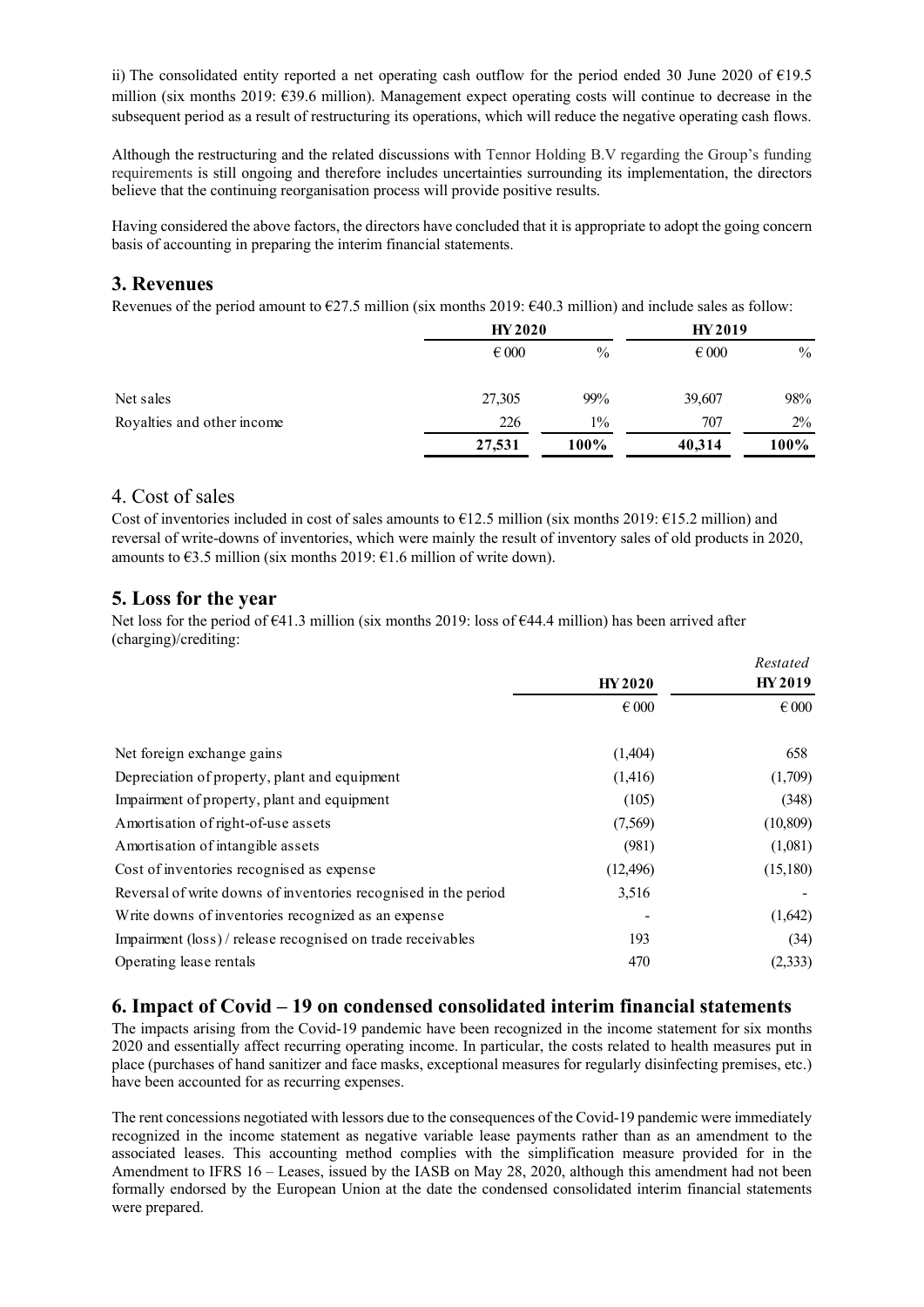# **7. Information regarding directors and employees**

|                       | <b>HY2020</b> | <b>HY2019</b>  |
|-----------------------|---------------|----------------|
|                       | $n^{\circ}$ . | $n^{\circ}$ .  |
| Executive             | 35            | 26             |
| Manager & Employees   | 722           | 851            |
| Factory workers       | 451           | 433            |
|                       | 1,208         | 1,307          |
|                       | <b>HY2020</b> | HY 2019        |
|                       | $\in 000$     | $\epsilon$ 000 |
| Wages and salaries    | 17,238        | 21,036         |
| Social security costs | 3,254         | 4,835          |
| Other personnel costs | 1,969         | 4,046          |
|                       | 22,461        | 29,917         |

# **8. Financial income/(expenses)**

|                                                          |                | <b>Restated</b> |
|----------------------------------------------------------|----------------|-----------------|
|                                                          | <b>HY2020</b>  | <b>HY2019</b>   |
|                                                          | $\epsilon$ 000 | $\epsilon$ 000  |
| Interest expense on bank facilities and loans            | (2)            | (1)             |
| Interest expense on loan from related parties and others | (5,991)        | (4,895)         |
| Interest on financial lease liabilities                  | (3,103)        | (4,285)         |
| Other charges                                            | (134)          | (658)           |
| Interest income from other non-current assets            |                |                 |
| Financial income as result of bargain purchase           | 6              |                 |
| Gain (loss) foreign exchange transaction                 | (1,404)        | 658             |
| Other financial income                                   |                | $\overline{4}$  |
|                                                          | (10,628)       | (9,177)         |
|                                                          |                |                 |

Interest on loans from related parties and others comprised interest and fees on the shareholder loans in accordance with the Financing Agreement in place with Tennor Holding B.V.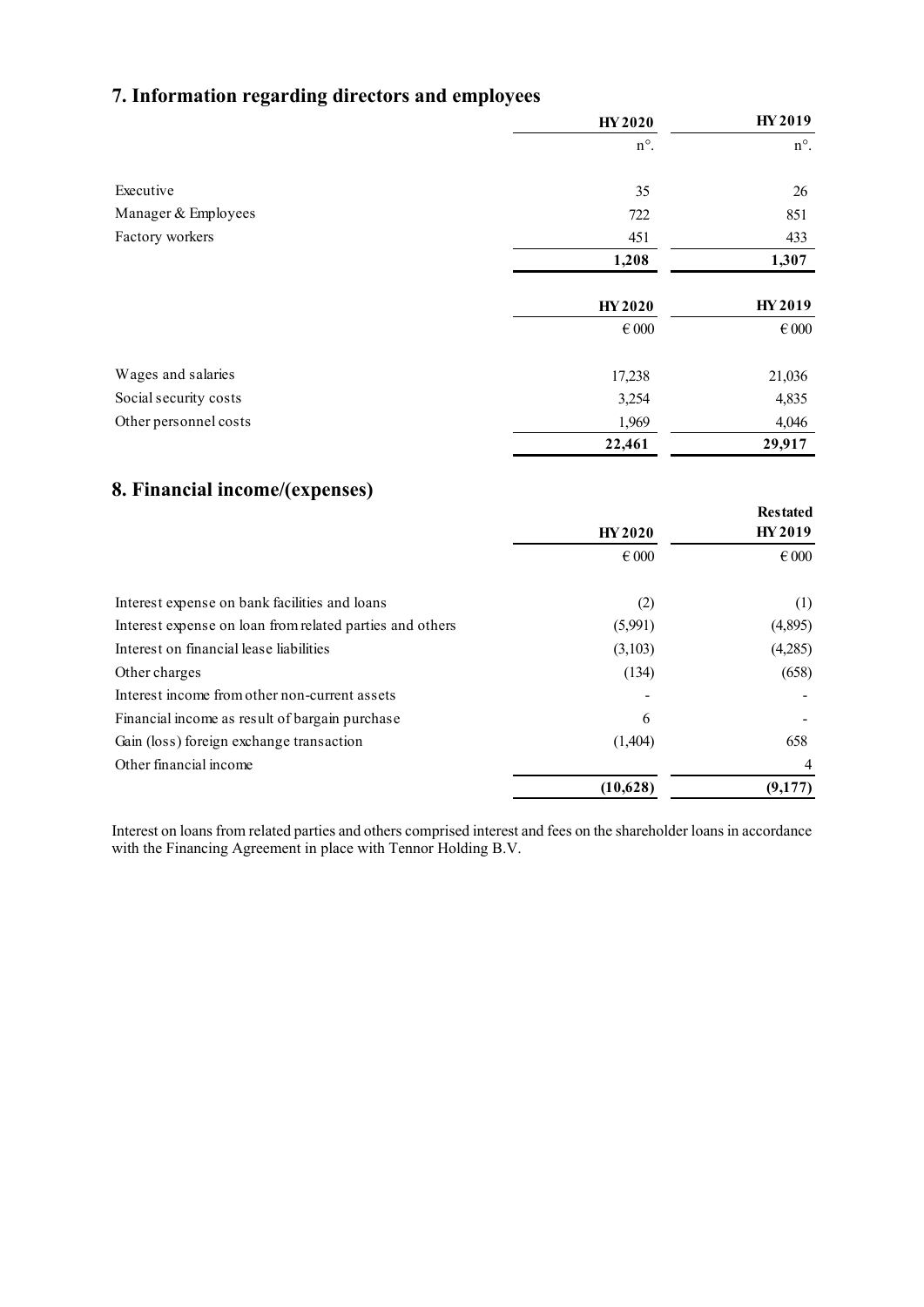# **9. Other income and expenses**

Other income and expenses relate to miscellaneous income of €448 thousand (six months 2019: €466 thousand).

# **10. Taxation**

|                                       | <b>HY 2020</b>           | <b>HY2019</b> |
|---------------------------------------|--------------------------|---------------|
|                                       | $\epsilon$ 000           | $\in 000$     |
| <b>Corporation Tax</b>                |                          |               |
| Current year                          | 23                       | (22)          |
| Adjustments in respect of prior years | $\overline{\phantom{a}}$ | (86)          |
|                                       | 23                       | (108)         |
| Deferred tax                          |                          |               |
|                                       | 23                       | (108)         |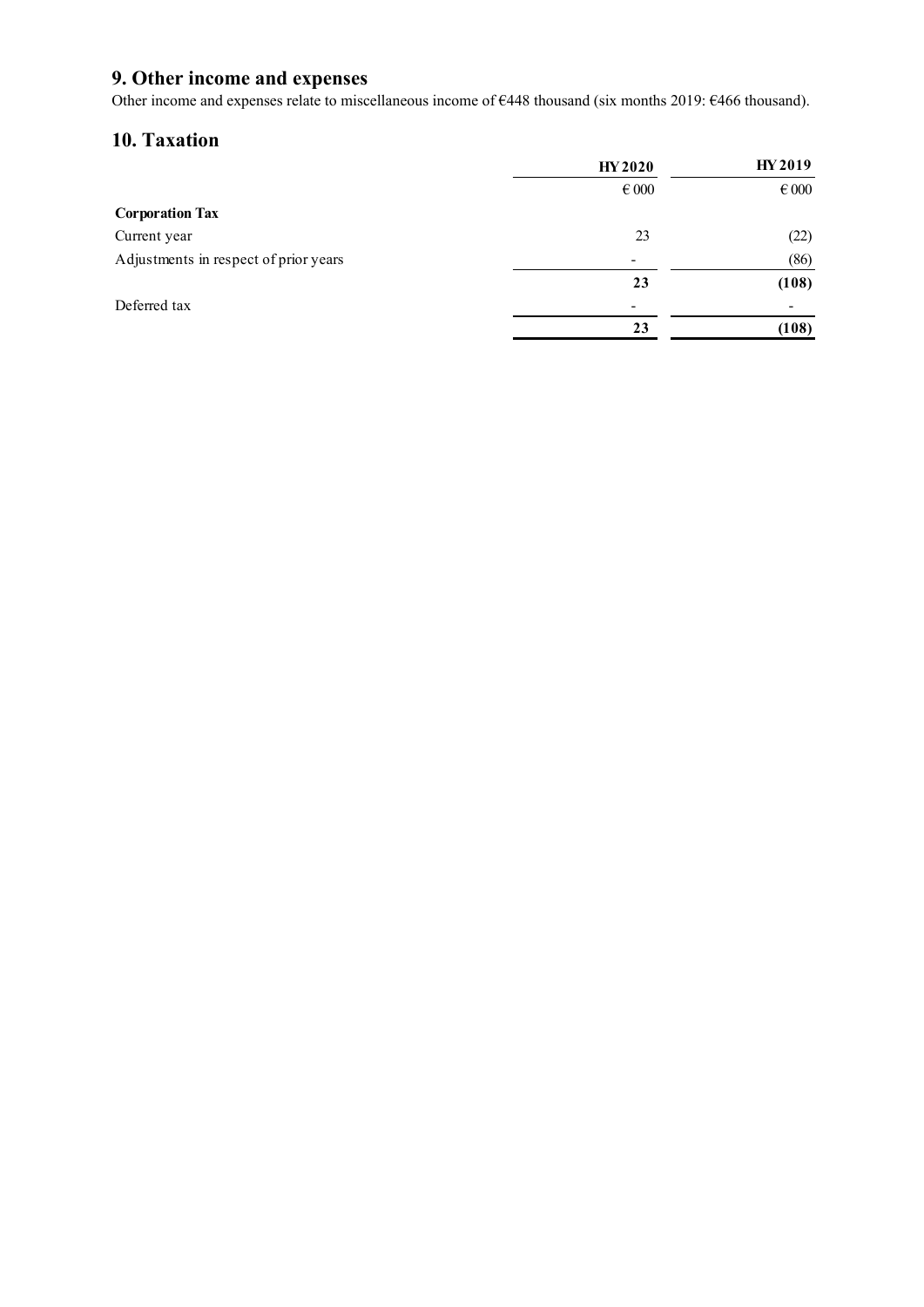# **11. Intangible assets**

| <b>Industrial</b><br>patens & | Concessions,<br>licences &                                                                                             |                                                                             | Other                                                                                         | Asset under                                                                                         | <b>Total</b>        |
|-------------------------------|------------------------------------------------------------------------------------------------------------------------|-----------------------------------------------------------------------------|-----------------------------------------------------------------------------------------------|-----------------------------------------------------------------------------------------------------|---------------------|
| $\in 000$                     | $\in 000$                                                                                                              | $\in 000$                                                                   | $\in 000$                                                                                     | $\in 000$                                                                                           | $\in 000$           |
|                               |                                                                                                                        |                                                                             |                                                                                               |                                                                                                     |                     |
| 5,470                         | 35,709                                                                                                                 | 11,679                                                                      | 2,783                                                                                         | 1,390                                                                                               | 57,031              |
| 284                           |                                                                                                                        |                                                                             | 195                                                                                           |                                                                                                     | 479                 |
|                               |                                                                                                                        | (222)                                                                       |                                                                                               | (3)                                                                                                 | (225)               |
| 17                            |                                                                                                                        | 146                                                                         | 178                                                                                           |                                                                                                     | 341                 |
| (898)                         |                                                                                                                        | $\overline{\phantom{0}}$                                                    | $\overline{\phantom{0}}$                                                                      | (1, 387)                                                                                            | (2,285)             |
| 4,873                         | 35,709                                                                                                                 | 11,603                                                                      | 3,156                                                                                         | $\qquad \qquad \blacksquare$                                                                        | 55,341              |
|                               |                                                                                                                        |                                                                             |                                                                                               |                                                                                                     |                     |
|                               |                                                                                                                        |                                                                             |                                                                                               |                                                                                                     | (24,970)            |
|                               |                                                                                                                        |                                                                             |                                                                                               |                                                                                                     | (2,235)             |
|                               |                                                                                                                        |                                                                             |                                                                                               |                                                                                                     | 222                 |
|                               |                                                                                                                        |                                                                             |                                                                                               |                                                                                                     | (341)               |
|                               |                                                                                                                        |                                                                             |                                                                                               |                                                                                                     | 232                 |
|                               |                                                                                                                        |                                                                             |                                                                                               |                                                                                                     | (27,092)            |
|                               |                                                                                                                        |                                                                             |                                                                                               |                                                                                                     |                     |
|                               |                                                                                                                        |                                                                             |                                                                                               |                                                                                                     |                     |
| 943                           | 27,134                                                                                                                 |                                                                             | 172                                                                                           |                                                                                                     | 28,249              |
|                               |                                                                                                                        |                                                                             |                                                                                               |                                                                                                     |                     |
|                               |                                                                                                                        |                                                                             |                                                                                               |                                                                                                     | 55,341              |
|                               |                                                                                                                        |                                                                             |                                                                                               |                                                                                                     | 4,755               |
|                               |                                                                                                                        |                                                                             |                                                                                               |                                                                                                     | 35                  |
|                               |                                                                                                                        |                                                                             | -                                                                                             |                                                                                                     | (12)                |
| 5,045                         | 35,709                                                                                                                 | 11,666                                                                      | 3,392                                                                                         | 4,307                                                                                               | 60,119              |
|                               |                                                                                                                        |                                                                             |                                                                                               |                                                                                                     |                     |
|                               |                                                                                                                        |                                                                             |                                                                                               |                                                                                                     |                     |
|                               |                                                                                                                        |                                                                             |                                                                                               |                                                                                                     | (27,092)            |
|                               |                                                                                                                        |                                                                             |                                                                                               |                                                                                                     | (981)               |
|                               |                                                                                                                        |                                                                             |                                                                                               |                                                                                                     | (37)                |
|                               |                                                                                                                        |                                                                             |                                                                                               |                                                                                                     | 12                  |
| (4, 138)                      | (9,289)                                                                                                                | (11,666)                                                                    | (3,005)                                                                                       |                                                                                                     | (28,098)            |
| 907                           | 26,420                                                                                                                 |                                                                             | 387                                                                                           | 4,307                                                                                               | 32,021              |
|                               | software<br>(3,367)<br>(778)<br>(17)<br>232<br>(3,930)<br>4,873<br>194<br>(10)<br>(12)<br>(3,930)<br>(230)<br>10<br>12 | trademarks<br>(7, 147)<br>(1, 428)<br>(8,575)<br>35,709<br>(8,575)<br>(714) | <b>Key money</b><br>(11,679)<br>222<br>(146)<br>(11, 603)<br>11,603<br>63<br>(11,603)<br>(63) | intangibles<br>(2,777)<br>(29)<br>(178)<br>(2,984)<br>3,156<br>254<br>(18)<br>(2,984)<br>(37)<br>16 | contrution<br>4,307 |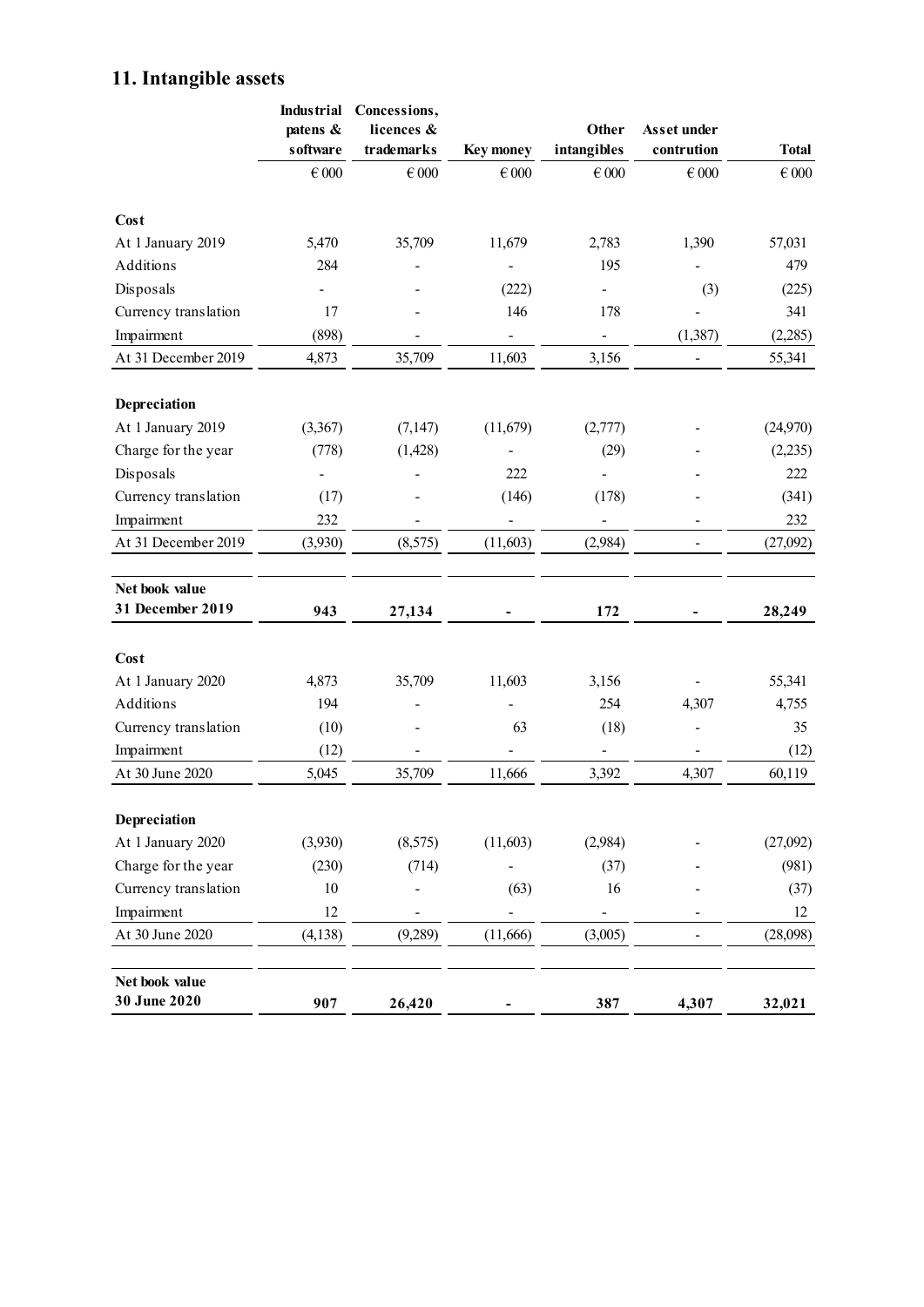# **12. Right-of-use of assets**

|                                    | <b>Right-of-use assets</b> |
|------------------------------------|----------------------------|
|                                    | $\in 000$                  |
| Cost                               |                            |
| At 1 January 2019                  | 85,298                     |
| Disposals                          | (3,794)                    |
| Impairment                         | (2,687)                    |
| Currency translation               | 990                        |
| At 31 December 2019                | 79,807                     |
| <b>Amortisation</b>                |                            |
| At 1 January 2019                  |                            |
| Charge for the year                | (19,274)                   |
| Impairment                         | 1,768                      |
| Currency translation               | (83)                       |
| At 31 December 2019                | (17,589)                   |
| Net book value at 31 December 2019 | 62,218                     |
| Cost                               |                            |
| At 1 January 2019                  | 79,807                     |
| Disposals                          | 1,550                      |
| Impairment                         | (996)                      |
| Currency translation               | (708)                      |
| At 30 June 2020                    | 79,653                     |
| <b>Amortisation</b>                |                            |
| At 1 January 2019                  | (17,589)                   |
| Charge for the year                | (7, 569)                   |
| Impairment                         | 996                        |
| Currency translation               | 271                        |
| At 30 June 2020                    | (23, 891)                  |
| Net book value at 30 June 2020     | 55,762                     |
|                                    |                            |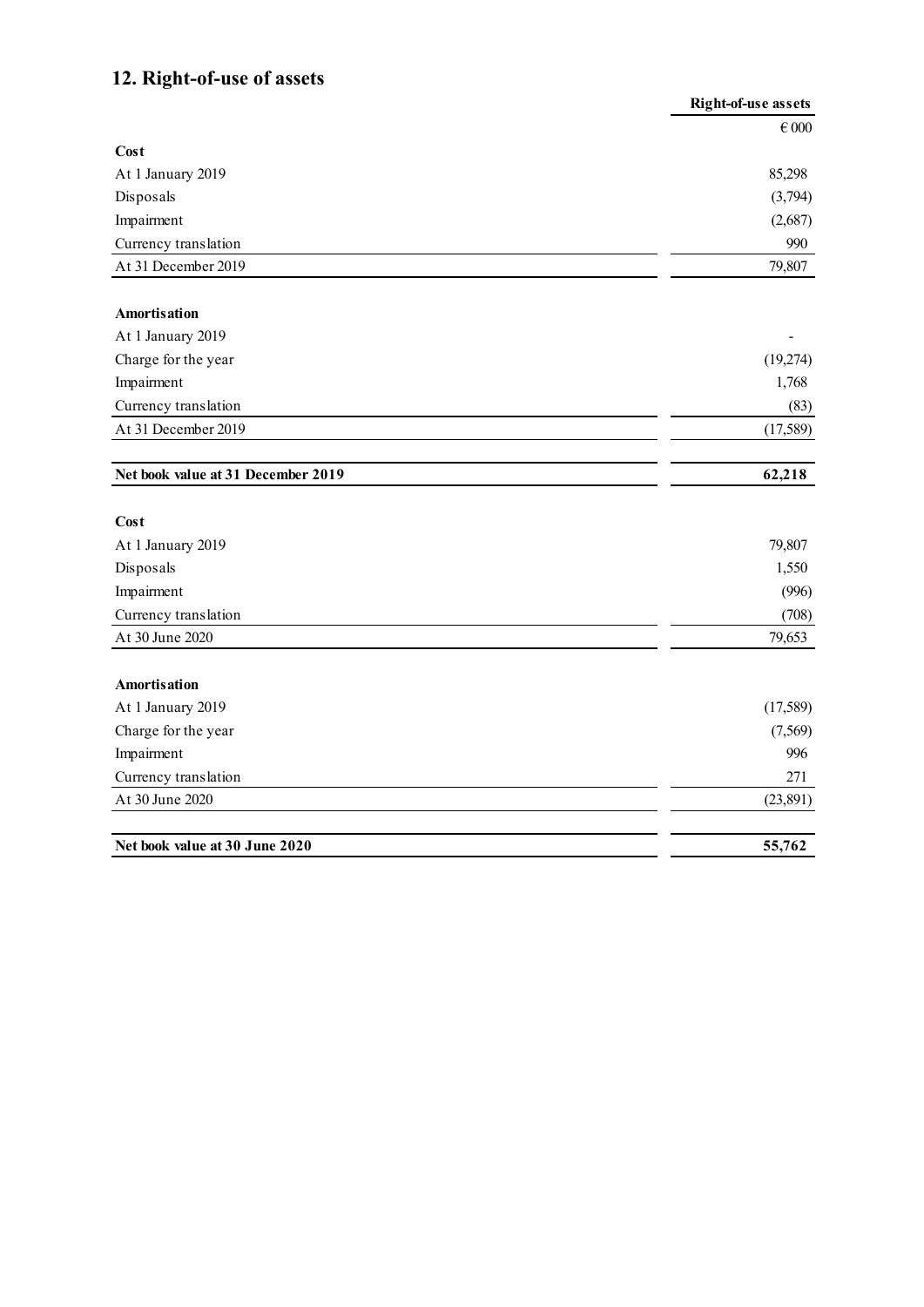|                                |                 |                         |                 | Retail          | Lease-                   |                          |              |
|--------------------------------|-----------------|-------------------------|-----------------|-----------------|--------------------------|--------------------------|--------------|
|                                | <b>Land</b> and | <b>Machinery</b><br>and | <b>Fixtures</b> | fixtures<br>and | holds                    | Contruc-<br>tion in      |              |
|                                | buildings       | equipment               | and tools       | fittings        | improve-<br>ments        | progress                 | <b>Total</b> |
|                                | $\in 000$       | $\in 000$               | $\in 000$       | $\in 000$       | $\in 000$                | $\in 000$                | $\in 000$    |
| Cost                           |                 |                         |                 |                 |                          |                          |              |
| At 1 January 2019              | 3,215           | 3,058                   | 10,609          | 9,859           | 17,443                   | 122                      | 44,306       |
| Additions                      | 5               | 311                     | 334             | 213             | 166                      | (21)                     | 1,008        |
| Disposals                      | (59)            | (1)                     |                 | (30)            | (3)                      |                          | (93)         |
| Impairment losses              |                 | (36)                    | (1, 432)        | (947)           | (4,197)                  | (82)                     | (6, 694)     |
| Currency translation           |                 | $\overline{2}$          | 213             | 164             | 353                      |                          | 732          |
| Reclasses                      |                 |                         |                 | (1,808)         | $\overline{\phantom{0}}$ | -                        | (1,808)      |
| At 31 December 2019            | 3,161           | 3,334                   | 9,724           | 7,451           | 13,762                   | 19                       | 37,451       |
| Depreciation                   |                 |                         |                 |                 |                          |                          |              |
| At 1 January 2019              | (347)           | (1, 497)                | (9,972)         | (7,000)         | (10,223)                 |                          | (29,039)     |
| Charge for the year            | (145)           | (322)                   | (358)           | (836)           | (2,246)                  |                          | (3,907)      |
| Disposals and write-off        |                 | 34                      | 1,417           | 974             | 4,188                    |                          | 6,613        |
| Currency translation           |                 | (2)                     | (193)           | (147)           | (306)                    |                          | (648)        |
| Reclasses                      |                 |                         |                 | 1,808           |                          |                          | 1,808        |
| At 31 December 2019            | (492)           | (1,787)                 | (9,106)         | (5,201)         | (8,587)                  | $\overline{\phantom{0}}$ | (25, 173)    |
| Net book value                 |                 |                         |                 |                 |                          |                          |              |
| 31 December 2019               | 2,669           | 1,547                   | 618             | 2,250           | 5,175                    | 19                       | 12,278       |
|                                |                 |                         |                 |                 |                          |                          |              |
| Cost                           |                 |                         |                 |                 |                          |                          |              |
| At 1 January 2020              | 3,161           | 3,334                   | 9,724           | 7,451           | 13,762                   | 19                       | 37,451       |
| Additions                      | $\mathbf{1}$    | 13                      | 52              | 301             | 418                      | 400                      | 1,185        |
| Impairment losses              |                 | (4)                     |                 | (130)           | (1, 424)                 |                          | (1, 558)     |
| Currency translation           |                 |                         | (169)           | (98)            | 12                       |                          | (255)        |
| Reclasses                      |                 |                         | 233             | (167)           | (66)                     |                          |              |
| At 30 June 2020                | 3,162           | 3,343                   | 9,840           | 7,357           | 12,702                   | 419                      | 36,823       |
| Depreciation                   |                 |                         |                 |                 |                          |                          |              |
| At 1 January 2020              | (492)           | (1,787)                 | (9,106)         | (5,201)         | (8,587)                  |                          | (25, 173)    |
| Charge for the year            | (73)            | (163)                   | (152)           | (343)           | (685)                    |                          | (1,416)      |
| Disposals and write-off        |                 | 3                       |                 | 116             | 1,334                    |                          | 1,453        |
| Currency translation           |                 |                         | 145             | $77\,$          | (48)                     |                          | 174          |
| At 30 June 2020                | (565)           | (1, 947)                | (9,113)         | (5,351)         | (7,986)                  |                          | (24, 962)    |
| Net book value<br>30 June 2020 | 2,597           | 1,396                   | 727             | 2,006           | 4,716                    | 419                      | 11,861       |

# **13. Property, plant and equipment**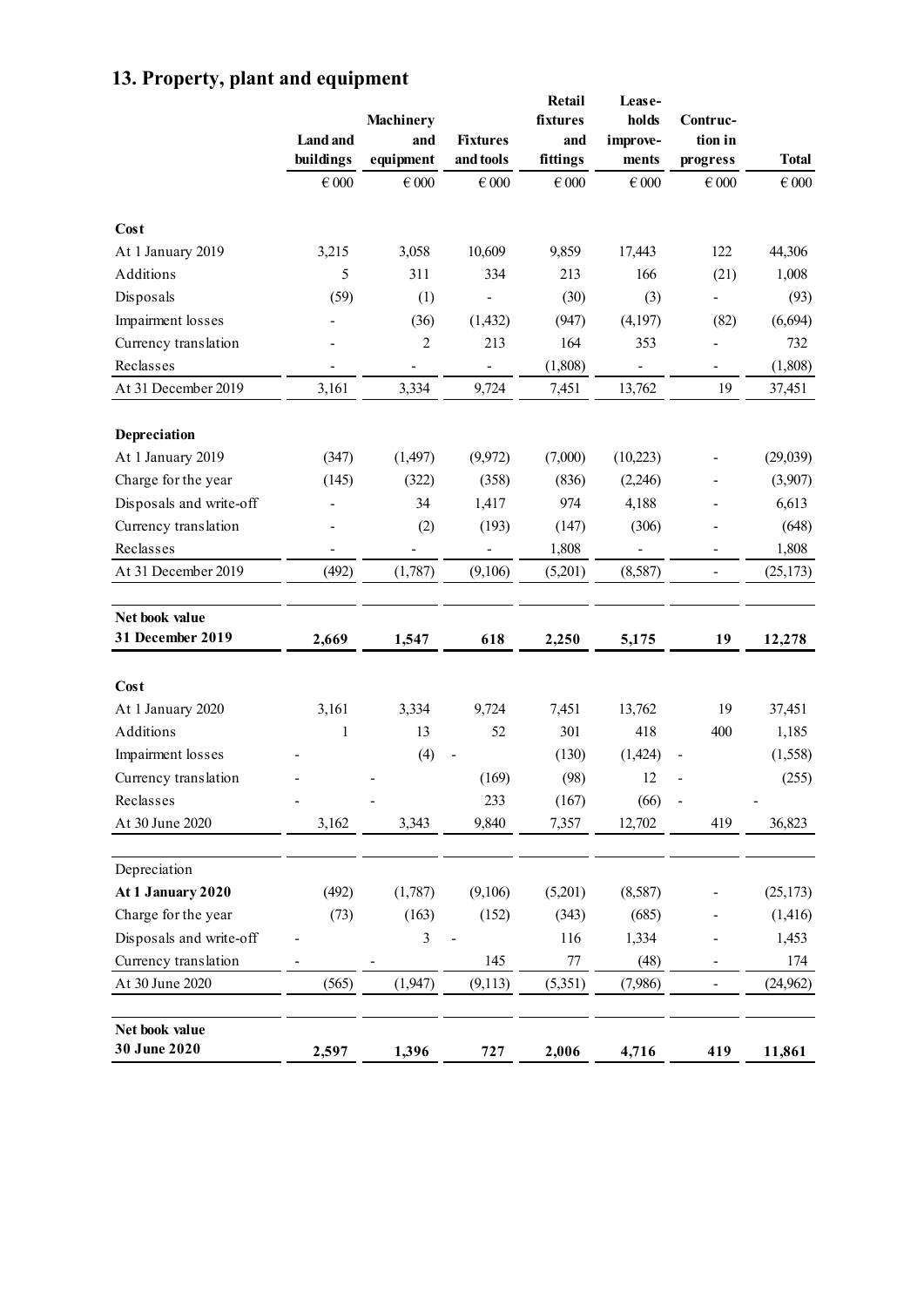#### **14. Other non-current assets**

Other non-current assets, amounting to  $\epsilon$ 9.3 million (2019:  $\epsilon$ 9.5 million) mainly includes guarantee deposits for store rents in various countries and for utilities.

#### **15. Inventories and work-in-progress**

|                                         | <b>30 June 2020</b> | 31 December 2019 |
|-----------------------------------------|---------------------|------------------|
|                                         | $\epsilon$ 000      | $\epsilon$ 000   |
| Raw materials and consumables           | 1,878               | 2,456            |
| Work in process and semi-finished goods | 1,479               | 1,325            |
| Finished goods                          | 28,291              | 29,643           |
| Advances                                | 121                 | 142              |
|                                         | 31,769              | 33,566           |

There is no material difference between the balance sheet value of stocks and their replacement cost. The amount of inventory at 30 June 2020 includes a reserve for obsolescence risk amounting to €29.2 million made up of €13.4 million for raw materials and €15.8 million for finished goods (2019: €32.7 million made up of €14.3 million for raw materials and €18.4 million for finished goods). At 30 June 2020 finished goods available for sale amount to €28.3 million or 89% of the total inventory value (2019: €29.6 million or 88% of the total inventory amount). Raw materials, work in progress and advances to suppliers relate to lines that will be available for sale in the second half of 2020.

As at 30 June 2020 total net inventory is €31.8 million (2019: €33.6 million).

### **16. Trade receivables**

|                                     | <b>30 June 2020</b> | 31 December 2019 |
|-------------------------------------|---------------------|------------------|
|                                     | $\epsilon$ 000      | $\epsilon$ 000   |
| Trade receivables at nominal amount | 4,978               | 6,013            |
|                                     | 4.978               | 6,013            |

The carrying value of trade receivables approximates their fair value after an accrual for bad debt provision amounting to  $61.5$  million (2019:  $62.3$  million). Before accepting any new customer, the Group uses an external resource to assess the potential customer's credit quality and financial reliability.

In determining the recoverability of a trade receivable, the Group considers any change in the credit quality of the trade receivable from the date credit was initially granted up to the end of the reporting period. The concentration of credit risk is limited due to the fact that the customer base is large and unrelated.

Movement in bad debt provision:

|                                                          | <b>HY 2020</b> | 2019           |
|----------------------------------------------------------|----------------|----------------|
|                                                          | $\epsilon$ 000 | $\epsilon$ 000 |
| At 1 January                                             | 2,252          | 1,725          |
| Uncollectible amounts written off                        | (483)          | (432)          |
| Increase in allowance recognised in the income statement | (193)          | 959            |
| At 30 June/ 31 December                                  | 1,576          | 2,252          |

The bad debt provision is sufficient to cover any expected credit losses. During the period, the Group released  $€193$  thousand of provision mainly due to a credit position cashed in.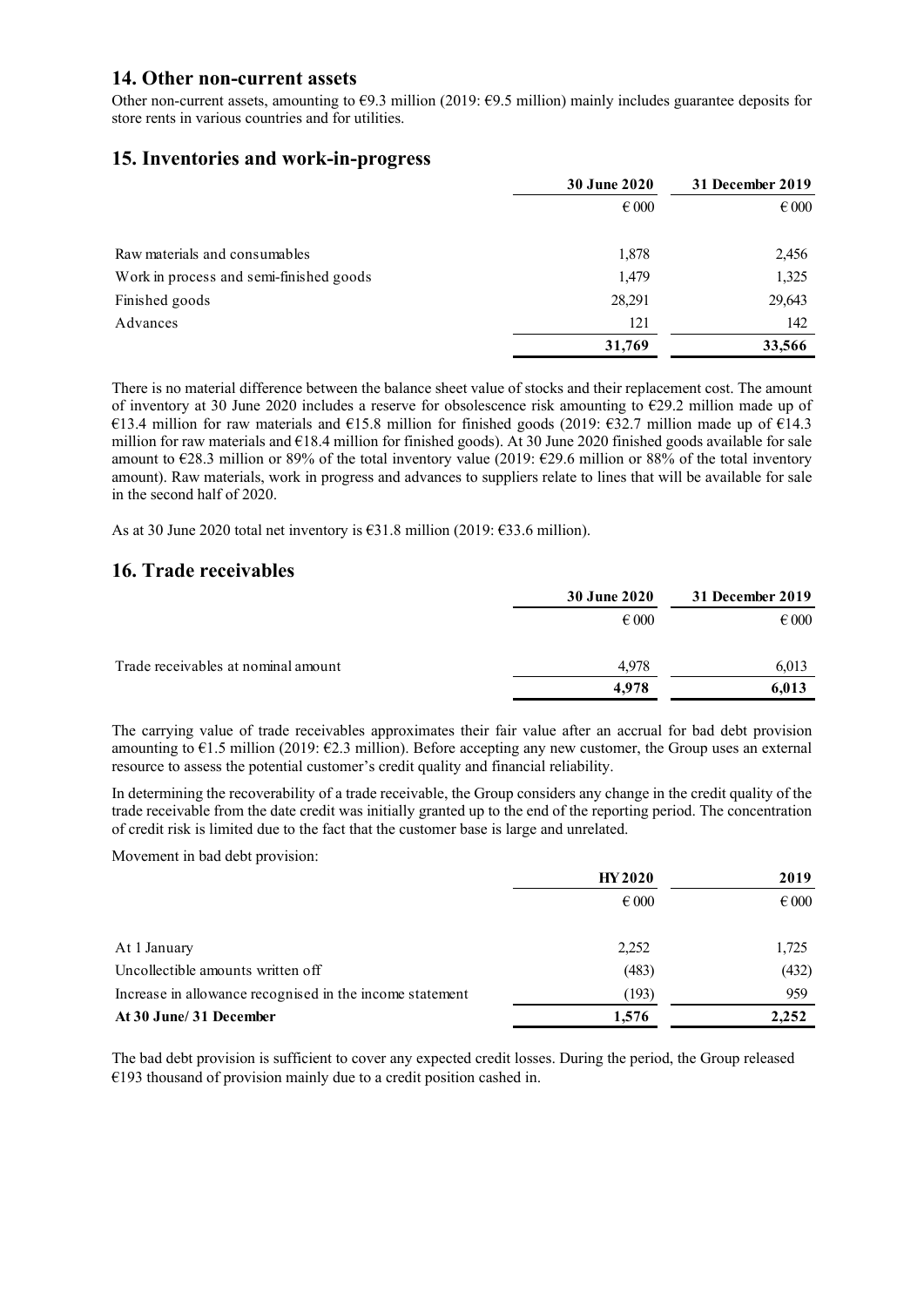## **17. Other current assets**

|                                     | <b>30 June 2020</b> | 31 December 2019 |
|-------------------------------------|---------------------|------------------|
|                                     | $\epsilon$ 000      | $\epsilon$ 000   |
| Other current assets                | 3,700               | 2,965            |
| Accrued income and prepaid expenses | 1,206               | 758              |
| VAT receivable                      | 3,784               | 4,050            |
|                                     | 8,690               | 7,773            |

## **18. Cash and cash equivalents**

The carrying amount of cash and cash equivalents is deemed to reflect its fair value.

|                         | <b>30 June 2020</b> | 31 December 2019 |
|-------------------------|---------------------|------------------|
|                         | $\epsilon$ 000      | $\epsilon$ 000   |
| Bank and postal account | 5,841               | 11,347           |
| Cash on hand            | 21                  | 96               |
|                         | 5,862               | 11.443           |

### **19. Borrowings**

|                                 | $\epsilon$ 000 | $\epsilon$ 000 |
|---------------------------------|----------------|----------------|
| Unsecured at amortised cost     |                |                |
| Loans from related parties      | 161,229        | 132,650        |
| Bank and financial institutions | 422            |                |
| Bank overdraft                  | 11             | 11             |
| <b>Total Borrowings</b>         | 161,662        | 132,661        |
| Non-current                     | 161,651        | 132,650        |
| Current                         | 11             |                |
| <b>Total Borrowings</b>         | 161,662        | 132,661        |
|                                 |                |                |

**30 June 2020 31 December 2019**

As at 30 June 2020, the Group's total financial indebtedness amounted to €161.7 million (2019: €132.7 million). Current borrowings amounted to  $E11$  thousand (2019:  $E11$  thousand) while the non-current borrowing position amounted to  $\epsilon$ 161.7 million (2019:  $\epsilon$ 132.7 million). The detail of the borrowings is provided below.

The loan from related parties refers to the facilities received from La Perla Fashion Finance B.V. amounting to €161.2 million (2019: €132.7 million including the loan transferred from Tennor Holding B.V. in 2020).

Loan from bank was received by the Swiss subsidiary as a measure of financial support to facilitate the cash management of the subsidiary during the pandemic situation caused by Covid-19. The loan is guaranteed by the Swiss Confederation.

Changes in loan amounts incurred in six months 2020 and 2019 are the followings:

|                                     | <b>HY2020</b>  | 2019           |  |
|-------------------------------------|----------------|----------------|--|
|                                     | $\epsilon$ 000 | $\epsilon$ 000 |  |
| At 1 January                        | 132,650        | 103,098        |  |
| Loans advanced from related parties | 22,590         | 19,500         |  |
| Loan advanced from banks            | 422            |                |  |
| Financial costs incurred            | 5,989          | 10,052         |  |
| At period end                       | 161,651        | 132,650        |  |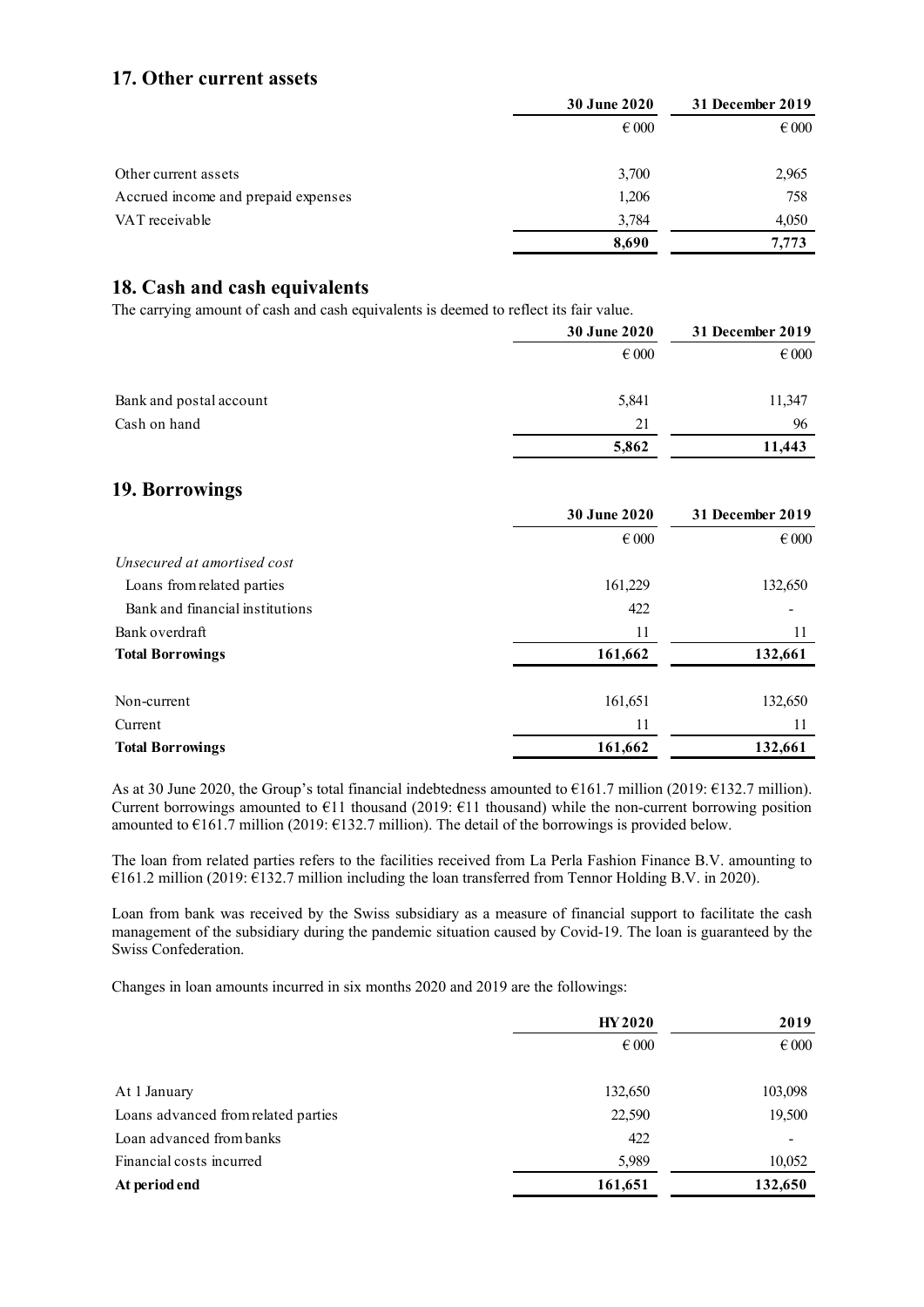### **20. Provisions**

The Group as at 30 June 2020 has provisions of  $\epsilon$ 11.2 million (2019:  $\epsilon$ 11.6 million), of which  $\epsilon$ 3.5 million are current (2019:  $\epsilon$ 3.5 million) and  $\epsilon$ 7.7 million are non-current (2019:  $\epsilon$ 8.1 million). During the six months 2020 the Group utilised  $\epsilon$ 415 thousand of the provision. The nature of the provisions is detailed below:

|                                         | <b>30 June 2020</b> | 31 December 2019 |
|-----------------------------------------|---------------------|------------------|
|                                         | $\in 000$           | $\epsilon$ 000   |
| <b>Provisions</b>                       |                     |                  |
| Allowance for sales return              | 800                 | 800              |
| Layoff, restructuring and other charges | 1,825               | 1,703            |
| Provision for restoration               | 5,268               | 5,756            |
| Restructuring                           | 2,277               | 2,277            |
| Litigation (agents)                     | 460                 | 460              |
| Litigation (employee)                   | 386                 | 435              |
| Litigation (clients)                    | 200                 | 200              |
|                                         | 11,216              | 11,631           |
| Non-current                             | 7,753               | 8,119            |
| Current                                 | 3,463               | 3,512            |
|                                         | 11,216              | 11,631           |

The amounts relating to layoff and other charges amounting to  $\epsilon$ 1.8 million (2019:  $\epsilon$ 1.7 million) relate mainly to potential charges of the Chinese subsidiaries.

The provision for restoration costs amounting to  $\epsilon$ 5.3 million (2019:  $\epsilon$ 5.8 million) includes the estimated cost of restoring the leased assets where required by the terms and conditions of the lease agreements.

The provision for restructuring amounting to  $\epsilon$ 2.3 million (2019:  $\epsilon$ 2.3 million) includes the costs to be incurred for the reorganisation plan of the Italian subsidiaries.

The provision for sales returns  $\epsilon$ 0.8 million (2019:  $\epsilon$ 0.8 million) refers to the expected amount of returns from clients related to goods supplied by the Group in May and June 2020. This amount has been evaluated based on historical data.

Provisions for litigation costs relate to the costs expected to be incurred in closing litigation claims existing at the period end.

### **21. Deferred tax liabilities**

Deferred tax liabilities at 30 June 2020 amount to €102 thousand (2019: €100 thousand) and relates mainly to the value of unrealised exchange gains.

### **22. Trade payables**

Trade accounts payable of the Group amounted to  $\epsilon$ 25.7 million as at 30 June 2020 (2019:  $\epsilon$ 17.0 million).

The average credit period on purchases of goods and services for the Group is between 60 and 90 days. The higher amount of accounts payable at 30 June 2020 is mainly due to the capital expenditures payables at period end.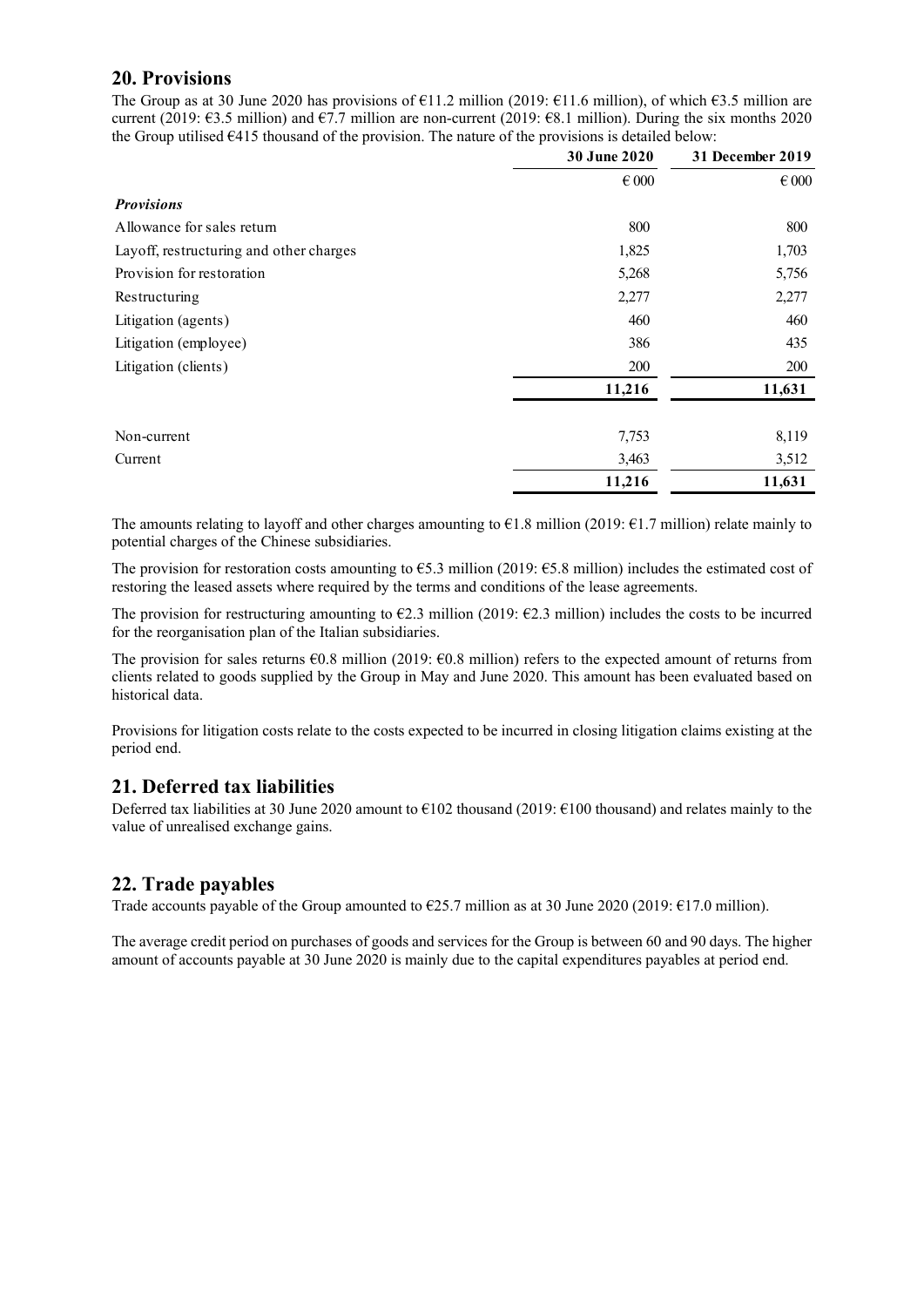## **23. Other current liabilities**

Below are the details of other current liabilities as at 30 June 2020:

|                                      | 30 June 2020<br>$\epsilon$ 000 | 31 December 2019 |  |
|--------------------------------------|--------------------------------|------------------|--|
|                                      |                                | $\epsilon$ 000   |  |
| Other payables                       | 6,866                          | 6,525            |  |
| Payables for social security         | 2,689                          | 1,707            |  |
| Accrued expenses and deferred income | 1,628                          | 920              |  |
| Prepayment                           | 4                              | 16               |  |
| VAT payable                          | 2,221                          | 2,353            |  |
|                                      | 13,408                         | 11,521           |  |

Other payables represent, mainly, wages and salaries payable.

### **24. Analysis and reconciliation of net debt**

Group net debt at 30 June 2020 is €155.8 million (2019: €121.2 million). Group borrowings almost entirely relates to La Perla Fashion Finance B.V., the finance group company.

|                           | 30 June 2020   | 31 December 2019 |  |
|---------------------------|----------------|------------------|--|
|                           | $\epsilon$ 000 | $\epsilon$ 000   |  |
| Long term borrowings      | 161,651        | 132,650          |  |
| Short term borrowings     | 11             |                  |  |
| Cash and cash equivalents | (5,862)        | (11, 443)        |  |
| Net debt                  | 155,800        | 121,218          |  |

For further details on borrowings please refer to Note 19 of the condensed consolidated interim financial statements.

### **25. Financial commitments**

The Group provided bank guarantees of €2,295 thousand as at 30 June 2020 (2019: €2,295 thousand).

### **26. Subsequent events**

There are no other significant new events of which the Company is aware of that would affect these 30 June 2020 half year financial statements.

### **27. Related party transactions**

Balances and transactions between the Company and its subsidiaries, which are related parties of the Company, have been eliminated on consolidation and are not disclosed in this note. Details of transactions between the Group and other related parties are disclosed below.

#### *Trading transactions*

During the six months 2020, group entities did not enter into trading transactions with related parties that are not members of the Group.

#### *Loans to/from related parties*

The Group has not provided any loans to related parties or to its key management personnel, while it has received loans from related parties. Below are the details of financial amounts outstanding as at 30 June 2020.